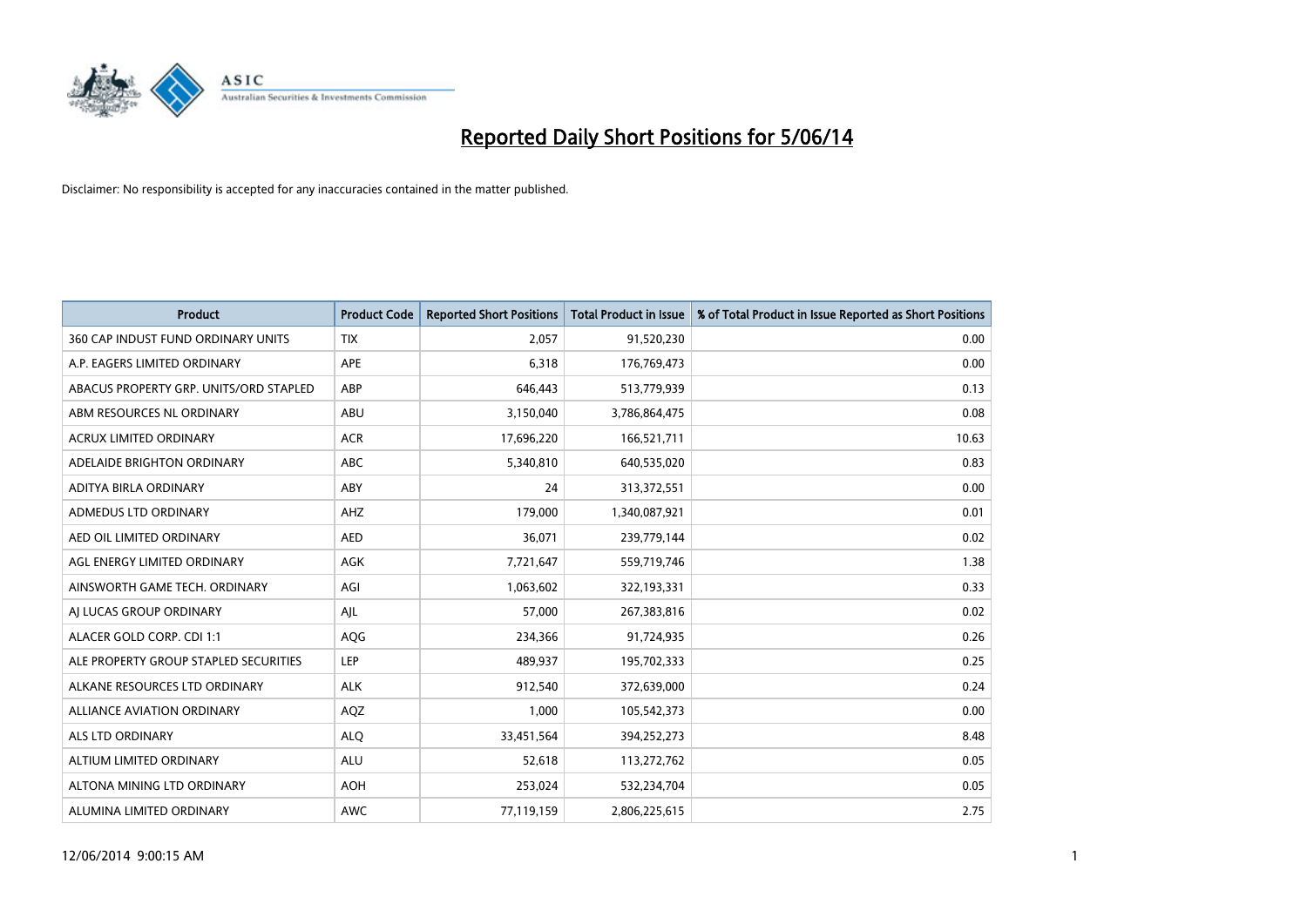

| <b>Product</b>                          | <b>Product Code</b> | <b>Reported Short Positions</b> | <b>Total Product in Issue</b> | % of Total Product in Issue Reported as Short Positions |
|-----------------------------------------|---------------------|---------------------------------|-------------------------------|---------------------------------------------------------|
| AMALGAMATED HOLDINGS ORDINARY           | <b>AHD</b>          | 4.282                           | 157,859,301                   | 0.00                                                    |
| AMCOM TELECOMM. ORDINARY                | <b>AMM</b>          | 1,244,108                       | 245,322,894                   | 0.51                                                    |
| AMCOR LIMITED ORDINARY                  | <b>AMC</b>          | 6,754,005                       | 1,206,684,923                 | 0.56                                                    |
| AMP CAPITAL CHINA ORDINARY UNITS        | <b>AGF</b>          | 2,413,808                       | 374,593,484                   | 0.64                                                    |
| AMP LIMITED ORDINARY                    | AMP                 | 36,025,725                      | 2,957,737,964                 | 1.22                                                    |
| ANSELL LIMITED ORDINARY                 | <b>ANN</b>          | 5,570,637                       | 152,937,881                   | 3.64                                                    |
| ANTARES ENERGY LTD ORDINARY             | <b>AZZ</b>          | 475,446                         | 255,000,000                   | 0.19                                                    |
| ANZ BANKING GRP LTD ORDINARY            | ANZ                 | 12,348,593                      | 2,744,135,231                 | 0.45                                                    |
| APA GROUP STAPLED SECURITIES            | <b>APA</b>          | 23,397,198                      | 835,750,807                   | 2.80                                                    |
| APN NEWS & MEDIA ORDINARY               | <b>APN</b>          | 3,551,796                       | 1,029,041,356                 | 0.35                                                    |
| AQUARIUS PLATINUM. ORDINARY             | <b>AOP</b>          | 3,901,976                       | 1,464,310,359                 | 0.27                                                    |
| AQUILA RESOURCES ORDINARY               | <b>AQA</b>          | 5,008,667                       | 411,804,442                   | 1.22                                                    |
| ARAFURA RESOURCE LTD ORDINARY           | <b>ARU</b>          | 2                               | 441,270,644                   | 0.00                                                    |
| ARB CORPORATION ORDINARY                | <b>ARP</b>          | 1,952,739                       | 72,493,302                    | 2.69                                                    |
| ARDENT LEISURE GROUP STAPLED SECURITIES | AAD                 | 5,300,412                       | 405,055,708                   | 1.31                                                    |
| ARENA REIT. ORDINARY UNITS              | <b>ARF</b>          | 7,000                           | 211,495,653                   | 0.00                                                    |
| ARGO INVESTMENTS ORDINARY               | ARG                 | 4,685                           | 661, 673, 597                 | 0.00                                                    |
| ARISTOCRAT LEISURE ORDINARY             | <b>ALL</b>          | 8,023,207                       | 551,418,047                   | 1.46                                                    |
| <b>ARRIUM LTD ORDINARY</b>              | ARI                 | 21,675,700                      | 1,366,183,142                 | 1.59                                                    |
| ASCIANO LIMITED ORDINARY                | <b>AIO</b>          | 9,598,153                       | 975,385,664                   | 0.98                                                    |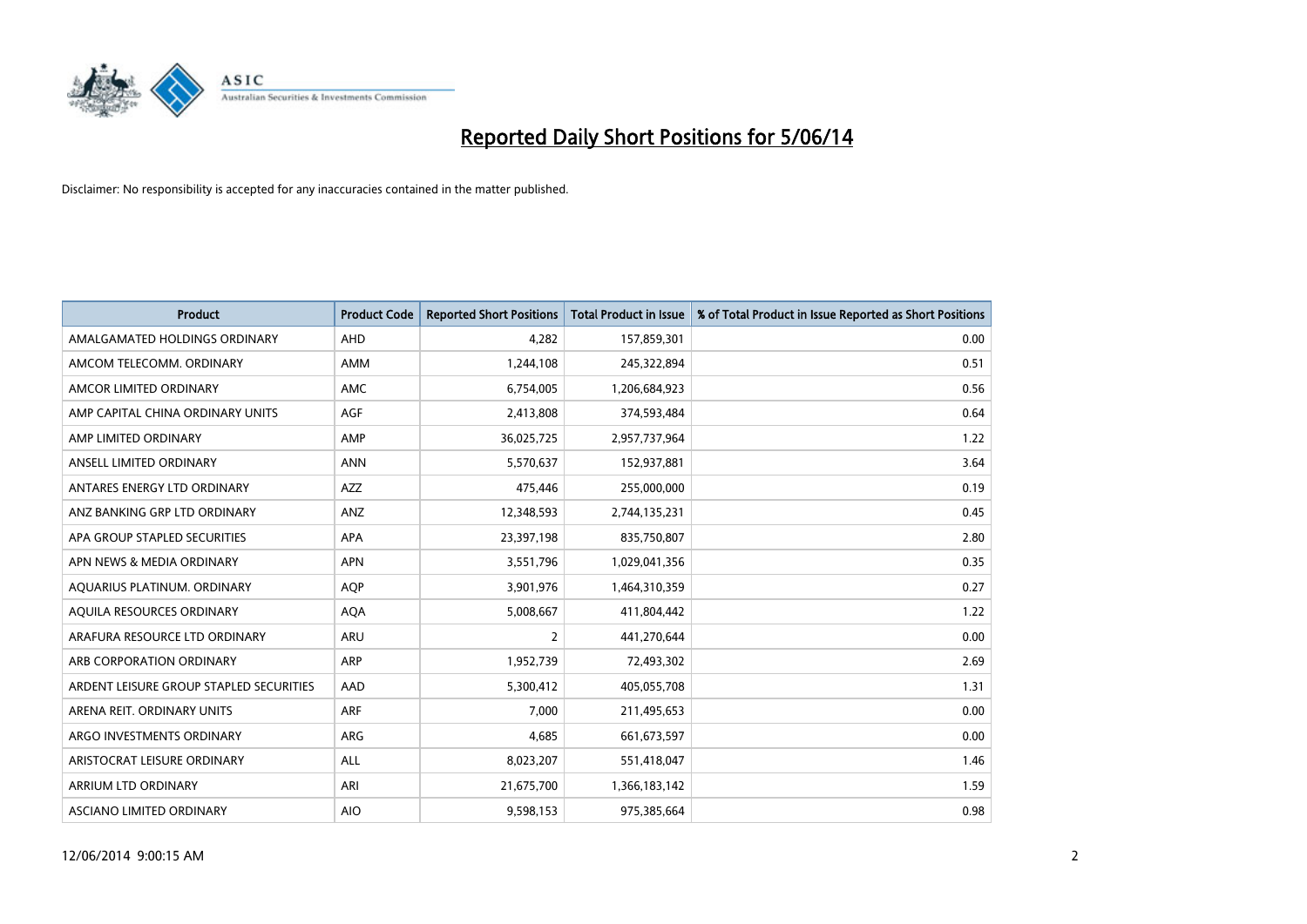

| <b>Product</b>                            | <b>Product Code</b> | <b>Reported Short Positions</b> | <b>Total Product in Issue</b> | % of Total Product in Issue Reported as Short Positions |
|-------------------------------------------|---------------------|---------------------------------|-------------------------------|---------------------------------------------------------|
| ASG GROUP LIMITED ORDINARY                | <b>ASZ</b>          | 568,838                         | 206,720,839                   | 0.28                                                    |
| ASPEN GROUP ORD/UNITS STAPLED             | <b>APZ</b>          | 22,455                          | 119,948,774                   | 0.02                                                    |
| ASTRO JAP PROP GROUP STAPLED US PROHIBIT. | AIA                 | 31,930                          | 67,211,752                    | 0.05                                                    |
| ASX LIMITED ORDINARY                      | ASX                 | 5,046,372                       | 193,595,162                   | 2.61                                                    |
| ATLAS IRON LIMITED ORDINARY               | AGO                 | 82,572,684                      | 915,496,158                   | 9.02                                                    |
| ATRUM COAL NL ORDINARY                    | <b>ATU</b>          | 355,930                         | 76,305,842                    | 0.47                                                    |
| AUCKLAND INTERNATION ORDINARY             | AIA                 | 3,669                           | 1,190,484,097                 | 0.00                                                    |
| <b>AURIZON HOLDINGS LTD ORDINARY</b>      | <b>AZI</b>          | 34,568,570                      | 2,137,284,503                 | 1.62                                                    |
| <b>AURORA OIL &amp; GAS ORDINARY</b>      | <b>AUT</b>          | 715,964                         | 448,785,778                   | 0.16                                                    |
| AUSDRILL LIMITED ORDINARY                 | <b>ASL</b>          | 27,101,073                      | 312,277,224                   | 8.68                                                    |
| AUSENCO LIMITED ORDINARY                  | AAX                 | 3,617,247                       | 168,449,799                   | 2.15                                                    |
| AUSTAL LIMITED ORDINARY                   | ASB                 | 166,099                         | 346, 379, 377                 | 0.05                                                    |
| AUSTBROKERS HOLDINGS ORDINARY             | <b>AUB</b>          | 36,698                          | 59,955,596                    | 0.06                                                    |
| AUSTIN ENGINEERING ORDINARY               | <b>ANG</b>          | 959,208                         | 84,274,004                    | 1.14                                                    |
| AUSTRALAND PROPERTY STAPLED SECURITY      | <b>ALZ</b>          | 681,389                         | 578,984,528                   | 0.12                                                    |
| AUSTRALIAN AGRICULT. ORDINARY             | AAC                 | 3,372,972                       | 532,474,721                   | 0.63                                                    |
| <b>AUSTRALIAN EDUCATION UNITS</b>         | <b>AEU</b>          | 13                              | 205,069,661                   | 0.00                                                    |
| AUSTRALIAN FOUNDAT. ORDINARY              | AFI                 | 100                             | 1,049,055,166                 | 0.00                                                    |
| AUSTRALIAN INFR LTD ORDINARY              | <b>AIX</b>          | 14,364                          | 620,733,944                   | 0.00                                                    |
| AUSTRALIAN PHARM. ORDINARY                | API                 | 10,887,487                      | 488,115,883                   | 2.23                                                    |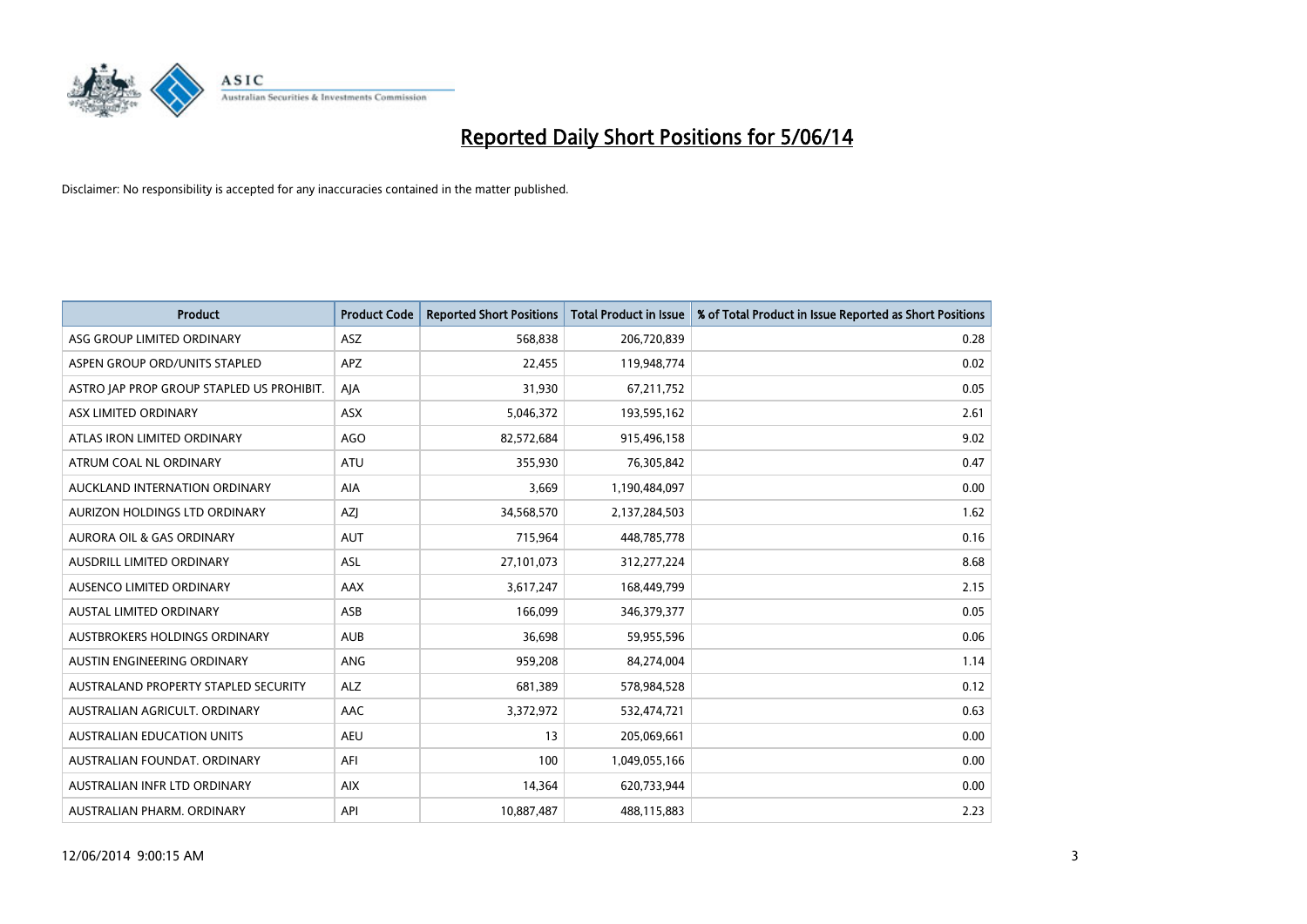

| <b>Product</b>                       | <b>Product Code</b> | <b>Reported Short Positions</b> | <b>Total Product in Issue</b> | % of Total Product in Issue Reported as Short Positions |
|--------------------------------------|---------------------|---------------------------------|-------------------------------|---------------------------------------------------------|
| <b>AUTOMOTIVE HOLDINGS ORDINARY</b>  | AHE                 | 191,027                         | 306,437,941                   | 0.06                                                    |
| AVEO GROUP STAPLED SECURITIES        | <b>AOG</b>          | 10,855,430                      | 500,111,460                   | 2.17                                                    |
| AWE LIMITED ORDINARY                 | AWE                 | 1,577,240                       | 522,696,385                   | 0.30                                                    |
| AZONTO PET LTD ORDINARY              | <b>APY</b>          |                                 | 1,158,625,100                 | 0.00                                                    |
| AZUMAH RESOURCES ORDINARY            | <b>AZM</b>          |                                 | 356,189,096                   | 0.00                                                    |
| BANDANNA ENERGY ORDINARY             | <b>BND</b>          | 24,087,613                      | 528,481,199                   | 4.56                                                    |
| BANK OF QUEENSLAND. ORDINARY         | <b>BOO</b>          | 1,695,584                       | 362,516,534                   | 0.47                                                    |
| <b>BANNERMAN RESOURCES ORDINARY</b>  | <b>BMN</b>          | 100,047                         | 324,938,790                   | 0.03                                                    |
| <b>BASE RES LIMITED ORDINARY</b>     | <b>BSE</b>          | 5,528,789                       | 561,840,029                   | 0.98                                                    |
| <b>BATHURST RES LTD. ORDINARY</b>    | <b>BRL</b>          | 6,999,540                       | 944,931,961                   | 0.74                                                    |
| BC IRON LIMITED ORDINARY             | <b>BCI</b>          | 3,511,939                       | 124,028,630                   | 2.83                                                    |
| <b>BEACH ENERGY LIMITED ORDINARY</b> | <b>BPT</b>          | 21,424,114                      | 1,291,666,518                 | 1.66                                                    |
| BEADELL RESOURCE LTD ORDINARY        | <b>BDR</b>          | 31,818,368                      | 791,557,280                   | 4.02                                                    |
| <b>BEGA CHEESE LTD ORDINARY</b>      | <b>BGA</b>          | 702,497                         | 152,245,802                   | 0.46                                                    |
| BENDIGO AND ADELAIDE ORDINARY        | <b>BEN</b>          | 11,581,259                      | 433,908,388                   | 2.67                                                    |
| BENTHAM IMF LTD ORDINARY             | <b>IMF</b>          | 4,462,656                       | 165,370,269                   | 2.70                                                    |
| BERKELEY RESOURCES ORDINARY          | <b>BKY</b>          | 41,649                          | 180,361,323                   | 0.02                                                    |
| BETASHARES ASX RES ETF UNITS         | <b>ORE</b>          | 517,432                         | 2,922,150                     | 17.71                                                   |
| <b>BHP BILLITON LIMITED ORDINARY</b> | <b>BHP</b>          | 11,968,247                      | 3,211,691,105                 | 0.37                                                    |
| <b>BIGAIR GROUP LIMITED ORDINARY</b> | <b>BGL</b>          | 39.410                          | 172,872,340                   | 0.02                                                    |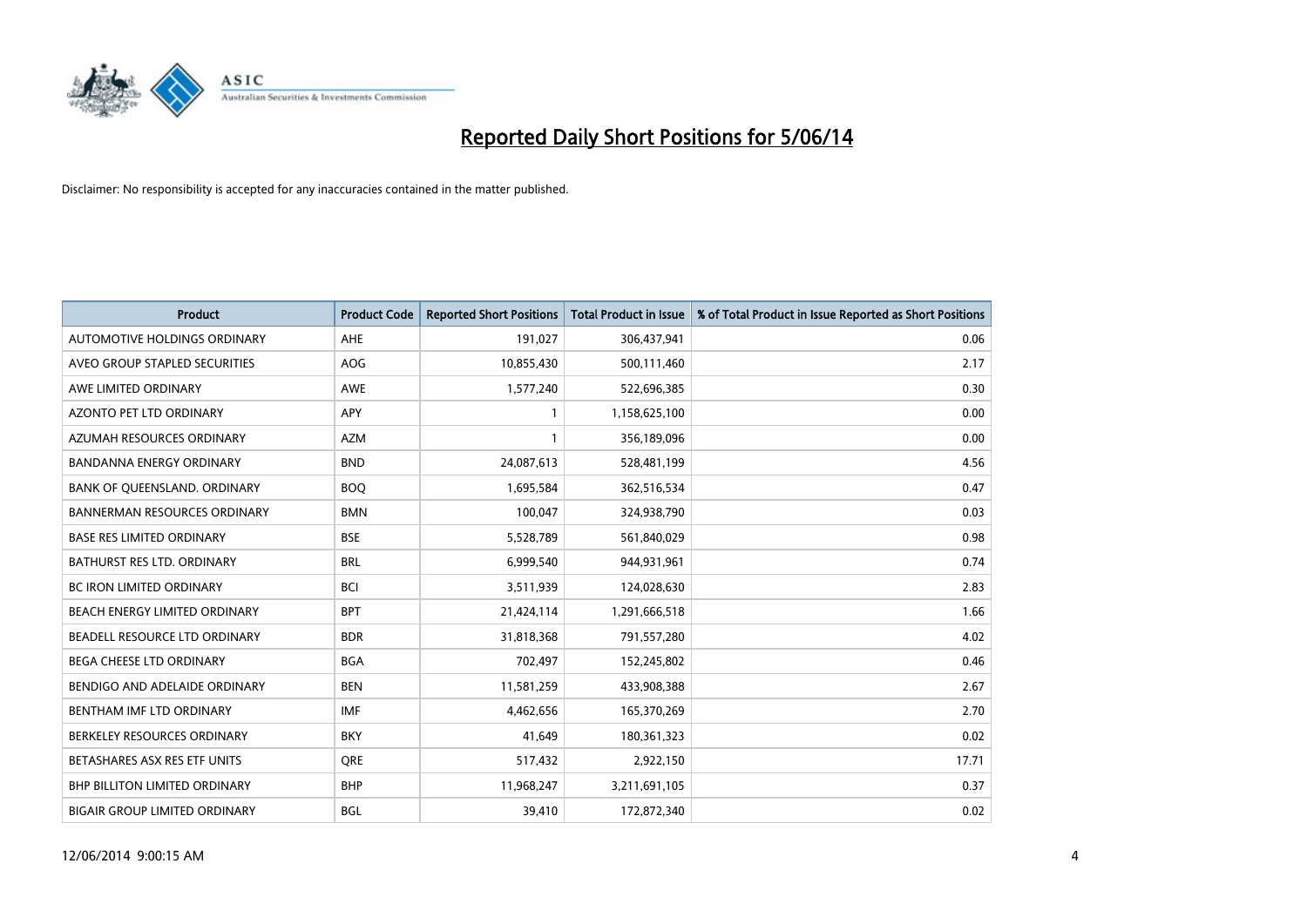

| <b>Product</b>                         | <b>Product Code</b> | <b>Reported Short Positions</b> | <b>Total Product in Issue</b> | % of Total Product in Issue Reported as Short Positions |
|----------------------------------------|---------------------|---------------------------------|-------------------------------|---------------------------------------------------------|
| <b>BILLABONG ORDINARY</b>              | <b>BBG</b>          | 13,284,755                      | 990,370,034                   | 1.34                                                    |
| <b>BIONOMICS LIMITED ORDINARY</b>      | <b>BNO</b>          | 110,481                         | 417,342,567                   | 0.03                                                    |
| <b>BLACKMORES LIMITED ORDINARY</b>     | <b>BKL</b>          | 7,401                           | 17,113,392                    | 0.04                                                    |
| BLACKTHORN RESOURCES ORD US PROHIBITED | <b>BTR</b>          | 239,329                         | 164,285,950                   | 0.15                                                    |
| <b>BLUESCOPE STEEL LTD ORDINARY</b>    | <b>BSL</b>          | 2,293,383                       | 558,848,896                   | 0.41                                                    |
| <b>BOART LONGYEAR ORDINARY</b>         | <b>BLY</b>          | 42,639,075                      | 461,163,412                   | 9.25                                                    |
| BORAL LIMITED, ORDINARY                | <b>BLD</b>          | 20,707,499                      | 782,736,249                   | 2.65                                                    |
| <b>BRADKEN LIMITED ORDINARY</b>        | <b>BKN</b>          | 12,699,211                      | 171,027,249                   | 7.43                                                    |
| <b>BRAMBLES LIMITED ORDINARY</b>       | <b>BXB</b>          | 1,839,921                       | 1,562,941,312                 | 0.12                                                    |
| BREVILLE GROUP LTD ORDINARY            | <b>BRG</b>          | 2,372,225                       | 130,095,322                   | 1.82                                                    |
| BRICKWORKS LIMITED ORDINARY            | <b>BKW</b>          | 64,062                          | 148,038,996                   | 0.04                                                    |
| <b>BROCKMAN MINING LTD ORDINARY</b>    | <b>BCK</b>          | 36                              | 8,381,982,131                 | 0.00                                                    |
| BT INVESTMENT MNGMNT ORDINARY          | <b>BTT</b>          | 93,918                          | 282,727,073                   | 0.03                                                    |
| <b>BURU ENERGY ORDINARY</b>            | <b>BRU</b>          | 17,312,818                      | 298,505,530                   | 5.80                                                    |
| <b>BWP TRUST ORDINARY UNITS</b>        | <b>BWP</b>          | 8,273,201                       | 634,395,195                   | 1.30                                                    |
| CABCHARGE AUSTRALIA ORDINARY           | CAB                 | 9,390,953                       | 120,430,683                   | 7.80                                                    |
| <b>CADENCE CAPITAL ORDINARY</b>        | <b>CDM</b>          | 125,509                         | 173,956,164                   | 0.07                                                    |
| CALIBRE GROUP LTD ORDINARY             | <b>CGH</b>          | 2,293                           | 333,200,148                   | 0.00                                                    |
| CALTEX AUSTRALIA ORDINARY              | <b>CTX</b>          | 1,649,966                       | 270,000,000                   | 0.61                                                    |
| CAPITOL HEALTH ORDINARY                | CAI                 | 306,591                         | 431,180,115                   | 0.07                                                    |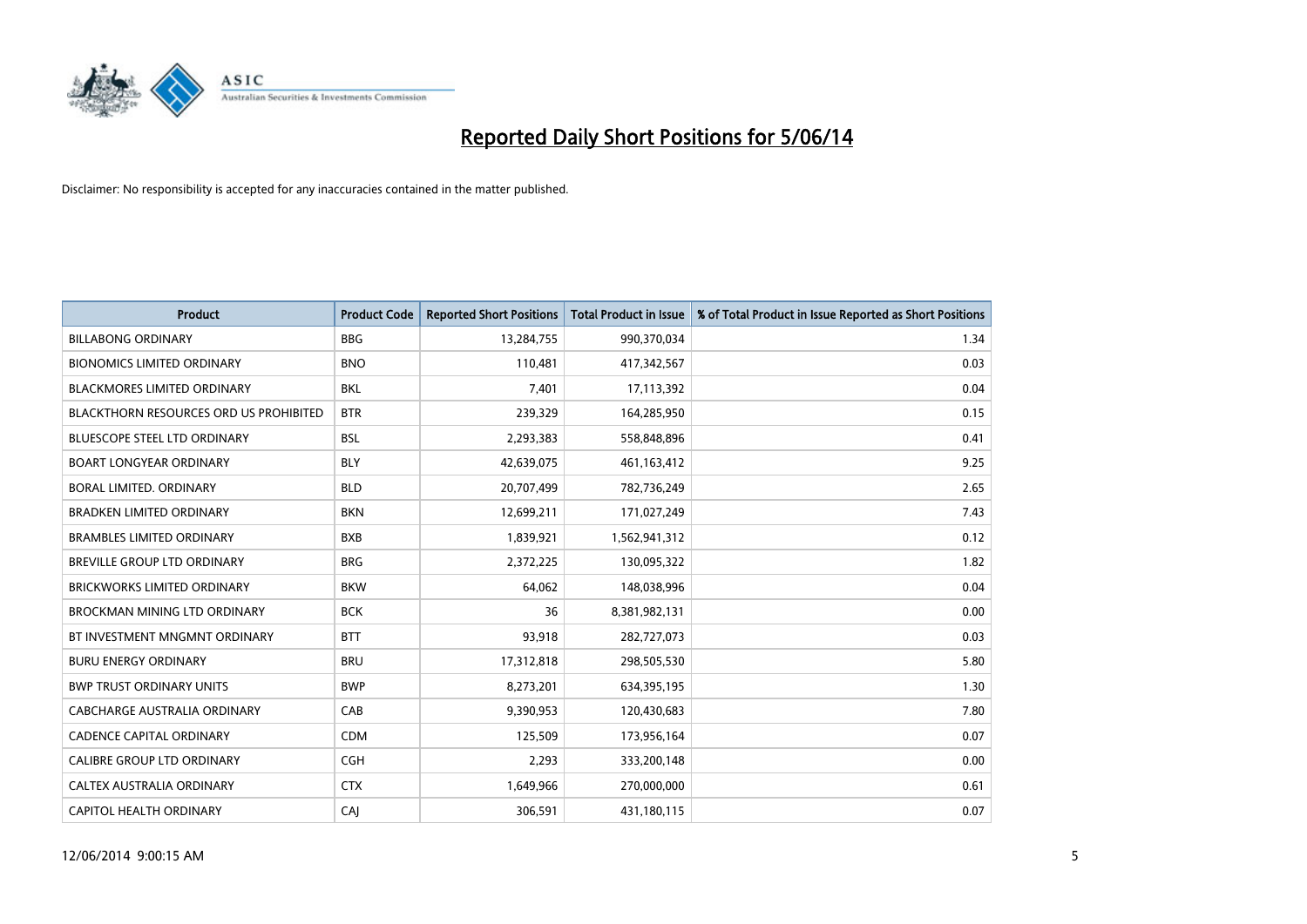

| <b>Product</b>                          | <b>Product Code</b> | <b>Reported Short Positions</b> | <b>Total Product in Issue</b> | % of Total Product in Issue Reported as Short Positions |
|-----------------------------------------|---------------------|---------------------------------|-------------------------------|---------------------------------------------------------|
| CARDNO LIMITED ORDINARY                 | CDD                 | 6,723,343                       | 162,627,638                   | 4.13                                                    |
| <b>CARINDALE PROPERTY UNIT</b>          | <b>CDP</b>          | 1,944                           | 70,000,000                    | 0.00                                                    |
| CARNARVON PETROLEUM ORDINARY            | <b>CVN</b>          | 241,281                         | 987,176,977                   | 0.02                                                    |
| CARSALES.COM LTD ORDINARY               | <b>CRZ</b>          | 6,496,850                       | 237,818,965                   | 2.73                                                    |
| CASH CONVERTERS ORDINARY                | CCV                 | 11,143,497                      | 428,886,124                   | 2.60                                                    |
| CEDAR WOODS PROP. ORDINARY              | <b>CWP</b>          | 126,305                         | 77,595,785                    | 0.16                                                    |
| CENTRAL PETROLEUM ORDINARY              | <b>CTP</b>          | 1,283,390                       | 348,718,957                   | 0.37                                                    |
| <b>CERAMIC FUEL CELLS ORDINARY</b>      | <b>CFU</b>          | 4,058                           | 2,478,608,474                 | 0.00                                                    |
| CFS RETAIL TRUST GRP STAPLED SECURITIES | <b>CFX</b>          | 69,104,074                      | 3,018,050,810                 | 2.29                                                    |
| <b>CHALLENGER LIMITED ORDINARY</b>      | <b>CGF</b>          | 1,462,863                       | 530,862,585                   | 0.28                                                    |
| CHANDLER MACLEOD LTD ORDINARY           | <b>CMG</b>          |                                 | 547,985,086                   | 0.00                                                    |
| CHARTER HALL GROUP STAPLED US PROHIBIT. | <b>CHC</b>          | 617,624                         | 347,925,558                   | 0.18                                                    |
| <b>CHARTER HALL RETAIL UNITS</b>        | <b>CQR</b>          | 11,703,871                      | 369,040,750                   | 3.17                                                    |
| <b>CHORUS LIMITED ORDINARY</b>          | <b>CNU</b>          | 138,222                         | 396,369,767                   | 0.03                                                    |
| COAL OF AFRICA LTD ORDINARY             | <b>CZA</b>          | 426                             | 1,048,368,613                 | 0.00                                                    |
| COALSPUR MINES LTD ORDINARY             | <b>CPL</b>          | 3,444,180                       | 641,394,435                   | 0.54                                                    |
| <b>COBAR CONSOLIDATED ORDINARY</b>      | CCU                 | 100,000                         | 329,715,353                   | 0.03                                                    |
| COCA-COLA AMATIL ORDINARY               | <b>CCL</b>          | 15,138,901                      | 763,590,249                   | 1.98                                                    |
| COCHLEAR LIMITED ORDINARY               | <b>COH</b>          | 10,198,676                      | 57,062,020                    | 17.87                                                   |
| <b>COCKATOO COAL ORDINARY</b>           | <b>COK</b>          | 167,987                         | 4,560,196,928                 | 0.00                                                    |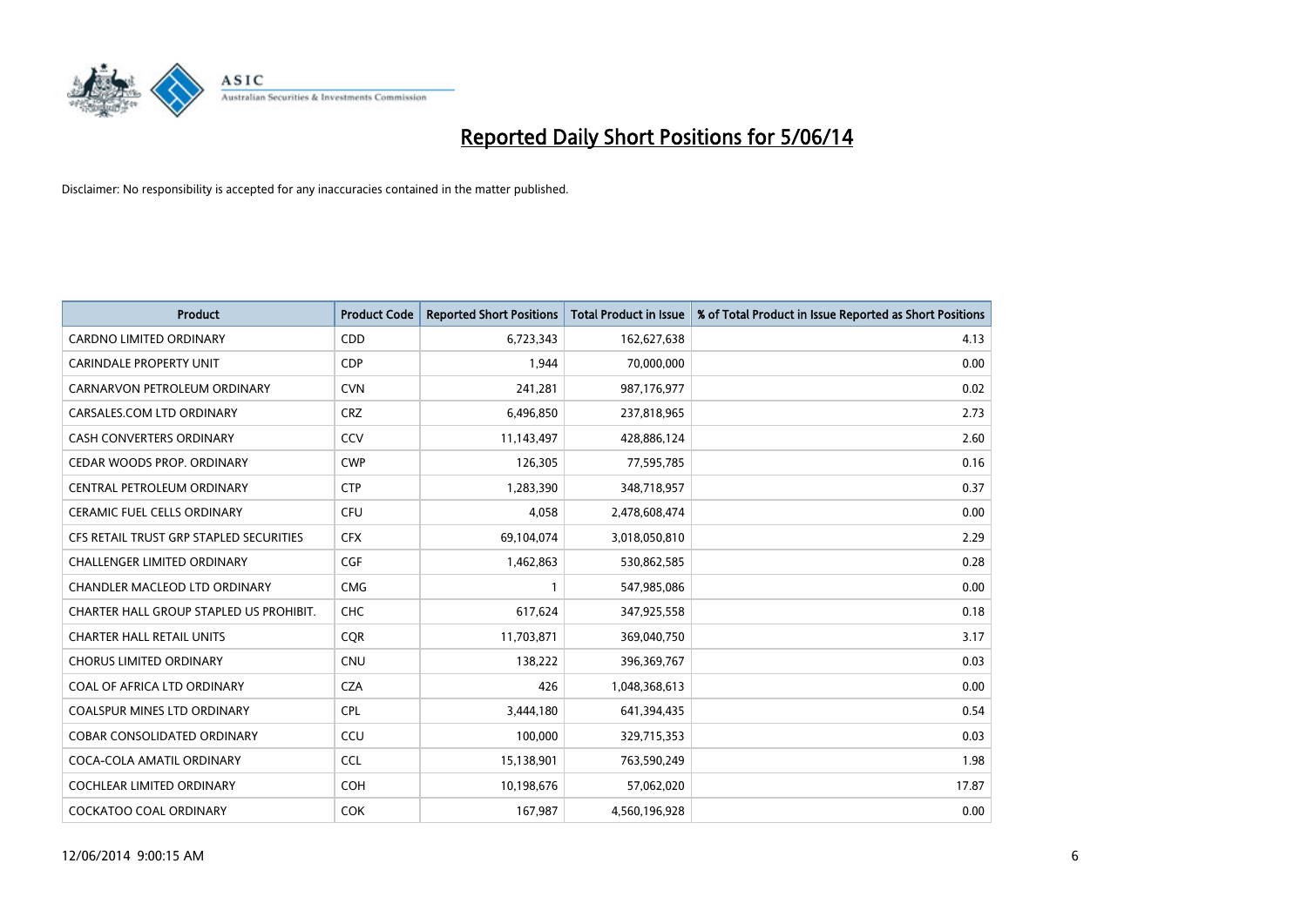

| <b>Product</b>                          | <b>Product Code</b> | <b>Reported Short Positions</b> | <b>Total Product in Issue</b> | % of Total Product in Issue Reported as Short Positions |
|-----------------------------------------|---------------------|---------------------------------|-------------------------------|---------------------------------------------------------|
| <b>CODAN LIMITED ORDINARY</b>           | <b>CDA</b>          | 702,637                         | 176,969,924                   | 0.40                                                    |
| COFFEY INTERNATIONAL ORDINARY           | <b>COF</b>          | 7,994                           | 255,833,165                   | 0.00                                                    |
| <b>COKAL LTD ORDINARY</b>               | <b>CKA</b>          | 6,820                           | 471,103,926                   | 0.00                                                    |
| <b>COLLECTION HOUSE ORDINARY</b>        | <b>CLH</b>          | 2,153,443                       | 129,717,785                   | 1.66                                                    |
| COLLINS FOODS LTD ORDINARY              | <b>CKF</b>          | 13,056                          | 93,000,003                    | 0.01                                                    |
| COMMONWEALTH BANK, ORDINARY             | <b>CBA</b>          | 9,572,017                       | 1,621,319,194                 | 0.59                                                    |
| <b>COMPASS RESOURCES ORDINARY</b>       | <b>CMR</b>          | 7,472                           | 1,403,744,100                 | 0.00                                                    |
| <b>COMPUTERSHARE LTD ORDINARY</b>       | <b>CPU</b>          | 13,063,899                      | 556,203,079                   | 2.35                                                    |
| <b>CORP TRAVEL LIMITED ORDINARY</b>     | <b>CTD</b>          | 192,820                         | 89,890,762                    | 0.21                                                    |
| <b>COVER-MORE GRP LTD ORDINARY</b>      | <b>CVO</b>          | 1,214,757                       | 317,750,000                   | 0.38                                                    |
| <b>CREDIT CORP GROUP ORDINARY</b>       | <b>CCP</b>          | 320,704                         | 46,131,882                    | 0.70                                                    |
| <b>CROMWELL PROP STAPLED SECURITIES</b> | <b>CMW</b>          | 18,264,051                      | 1,727,280,850                 | 1.06                                                    |
| <b>CROWE HORWATH AUS ORDINARY</b>       | <b>CRH</b>          | 559,870                         | 273,005,429                   | 0.21                                                    |
| <b>CROWN RESORTS LTD ORDINARY</b>       | <b>CWN</b>          | 4,103,177                       | 728,394,185                   | 0.56                                                    |
| <b>CSG LIMITED ORDINARY</b>             | CSV                 | 201,855                         | 278,973,075                   | 0.07                                                    |
| <b>CSL LIMITED ORDINARY</b>             | <b>CSL</b>          | 701,674                         | 478,921,802                   | 0.15                                                    |
| <b>CSR LIMITED ORDINARY</b>             | <b>CSR</b>          | 14,938,171                      | 506,000,315                   | 2.95                                                    |
| <b>CUDECO LIMITED ORDINARY</b>          | CDU                 | 9,328,510                       | 234,583,408                   | 3.98                                                    |
| DART ENERGY LTD ORDINARY                | <b>DTE</b>          | 699,101                         | 1,108,752,733                 | 0.06                                                    |
| DATA#3 LIMITED ORDINARY                 | <b>DTL</b>          | 304,883                         | 153,974,950                   | 0.20                                                    |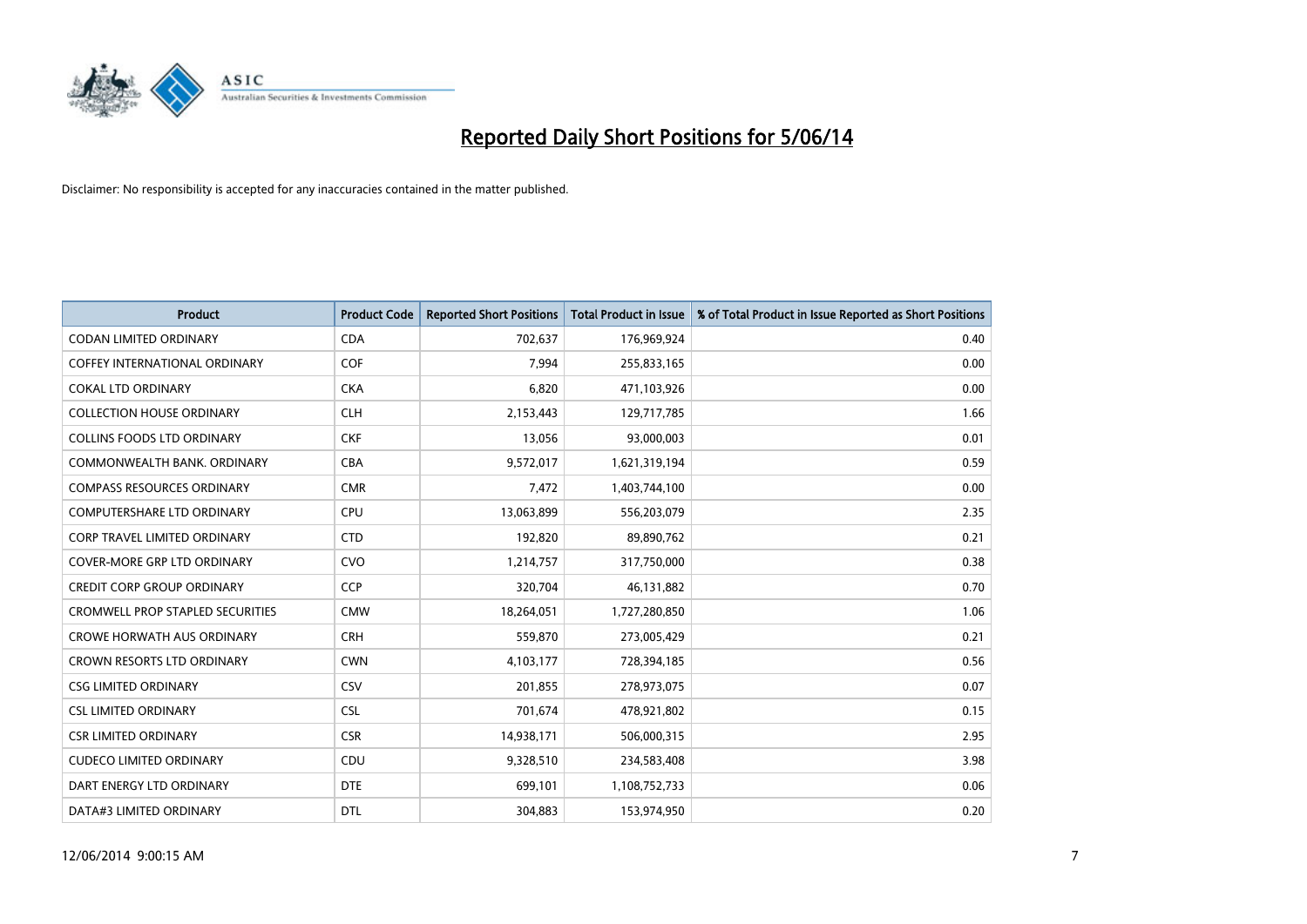

| <b>Product</b>                       | <b>Product Code</b> | <b>Reported Short Positions</b> | <b>Total Product in Issue</b> | % of Total Product in Issue Reported as Short Positions |
|--------------------------------------|---------------------|---------------------------------|-------------------------------|---------------------------------------------------------|
| DAVID JONES LIMITED ORDINARY         | <b>DJS</b>          | 12,715,673                      | 537,137,845                   | 2.37                                                    |
| DECMIL GROUP LIMITED ORDINARY        | <b>DCG</b>          | 1,132,073                       | 168,657,794                   | 0.67                                                    |
| DEEP YELLOW LIMITED ORDINARY         | <b>DYL</b>          | 840                             | 1,617,041,367                 | 0.00                                                    |
| DEXUS PROPERTY GROUP STAPLED UNITS   | <b>DXS</b>          | 16,241,315                      | 5,433,110,810                 | 0.30                                                    |
| DICK SMITH HLDGS ORDINARY            | <b>DSH</b>          | 15,765,546                      | 236,511,364                   | 6.67                                                    |
| DISCOVERY METALS LTD ORDINARY        | <b>DML</b>          | 1,315,235                       | 644,039,581                   | 0.20                                                    |
| DOMINO PIZZA ENTERPR ORDINARY        | <b>DMP</b>          | 2,134,380                       | 85,915,713                    | 2.48                                                    |
| DONACO INTERNATIONAL ORDINARY        | <b>DNA</b>          | 4,103,552                       | 460,178,463                   | 0.89                                                    |
| DOWNER EDI LIMITED ORDINARY          | <b>DOW</b>          | 14,416,026                      | 435,399,975                   | 3.31                                                    |
| DRAGON MINING LTD ORDINARY           | <b>DRA</b>          | 147                             | 88,840,613                    | 0.00                                                    |
| DRILLSEARCH ENERGY ORDINARY          | <b>DLS</b>          | 21,986,658                      | 432,965,895                   | 5.08                                                    |
| DUET GROUP STAPLED US PROHIBIT.      | <b>DUE</b>          | 6,193,013                       | 1,317,809,323                 | 0.47                                                    |
| DULUXGROUP LIMITED ORDINARY          | <b>DLX</b>          | 1,193,560                       | 381,093,950                   | 0.31                                                    |
| <b>DWS LTD ORDINARY</b>              | <b>DWS</b>          | 86,450                          | 132,362,763                   | 0.07                                                    |
| ECHO ENTERTAINMENT ORDINARY          | EGP                 | 10,397,890                      | 825,672,730                   | 1.26                                                    |
| ELDERS LIMITED ORDINARY              | <b>ELD</b>          | 19,825,545                      | 455,013,329                   | 4.36                                                    |
| ELEMENTAL MINERALS ORDINARY          | <b>ELM</b>          | 154,952                         | 305,063,391                   | 0.05                                                    |
| <b>EMECO HOLDINGS ORDINARY</b>       | <b>EHL</b>          | 11,639,059                      | 599,675,707                   | 1.94                                                    |
| <b>ENDEAVOUR MIN CORP CDI 1:1</b>    | <b>EVR</b>          | 35,887                          | 58,567,618                    | 0.06                                                    |
| <b>ENERGY RESOURCES ORDINARY 'A'</b> | <b>ERA</b>          | 9.420.241                       | 517,725,062                   | 1.82                                                    |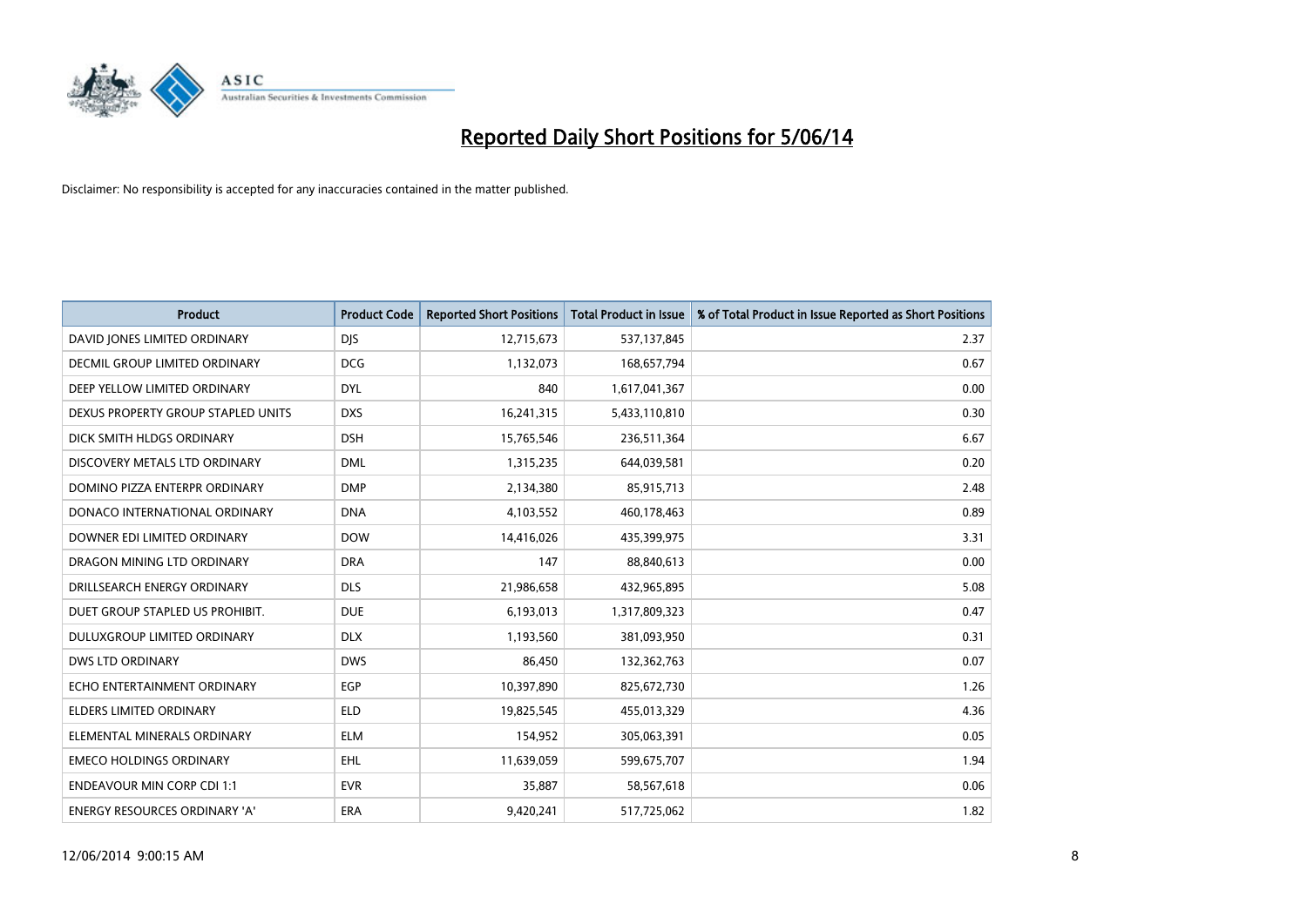

| <b>Product</b>                         | <b>Product Code</b> | <b>Reported Short Positions</b> | <b>Total Product in Issue</b> | % of Total Product in Issue Reported as Short Positions |
|----------------------------------------|---------------------|---------------------------------|-------------------------------|---------------------------------------------------------|
| <b>ENERGY WORLD CORPOR, ORDINARY</b>   | <b>EWC</b>          | 43,511,983                      | 1,734,166,672                 | 2.51                                                    |
| <b>ENVESTRA LIMITED ORDINARY</b>       | <b>ENV</b>          | 1,232,818                       | 1,796,808,474                 | 0.07                                                    |
| EQUATORIAL RES LTD ORDINARY            | EQX                 | 174                             | 122,185,353                   | 0.00                                                    |
| ERM POWER LIMITED ORDINARY             | EPW                 | 434,320                         | 239,269,727                   | 0.18                                                    |
| ETHANE PIPELINE STAPLED SECURITIES     | <b>EPX</b>          | 4,168                           | 69,302,275                    | 0.01                                                    |
| EVOLUTION MINING LTD ORDINARY          | <b>EVN</b>          | 31,890,133                      | 709,989,453                   | 4.49                                                    |
| FAIRFAX MEDIA LTD ORDINARY             | <b>FXI</b>          | 74,761,578                      | 2,351,955,725                 | 3.18                                                    |
| <b>FANTASTIC HOLDINGS ORDINARY</b>     | <b>FAN</b>          | 18,791                          | 103,068,398                   | 0.02                                                    |
| <b>FAR LTD ORDINARY</b>                | <b>FAR</b>          | 2,950,260                       | 2,499,846,742                 | 0.12                                                    |
| FEDERATION CNTRES ORD/UNIT STAPLED SEC | <b>FDC</b>          | 5,750,948                       | 1,427,641,565                 | 0.40                                                    |
| FINBAR GROUP LIMITED ORDINARY          | <b>FRI</b>          | 7.609                           | 227,018,204                   | 0.00                                                    |
| FISHER & PAYKEL H. ORDINARY            | <b>FPH</b>          | 4,970                           | 551,448,402                   | 0.00                                                    |
| FLEETWOOD CORP ORDINARY                | <b>FWD</b>          | 2,239,498                       | 60,581,211                    | 3.70                                                    |
| FLETCHER BUILDING ORDINARY             | <b>FBU</b>          | 1,578,429                       | 687,854,788                   | 0.23                                                    |
| <b>FLEXIGROUP LIMITED ORDINARY</b>     | <b>FXL</b>          | 1,727,634                       | 304,096,060                   | 0.57                                                    |
| FLIGHT CENTRE TRAVEL ORDINARY          | <b>FLT</b>          | 6,398,295                       | 100,566,954                   | 6.36                                                    |
| FLINDERS MINES LTD ORDINARY            | <b>FMS</b>          | 18,765,686                      | 2,400,995,602                 | 0.78                                                    |
| FOCUS MINERALS LTD ORDINARY            | <b>FML</b>          | 842,549                         | 9,137,375,877                 | 0.01                                                    |
| FONTERRA SHARE FUND ORDINARY UNITS     | FSF                 | 23                              | 105,899,349                   | 0.00                                                    |
| <b>FORGE GROUP LIMITED ORDINARY</b>    | FGE                 | 2,020,871                       | 86,169,014                    | 2.35                                                    |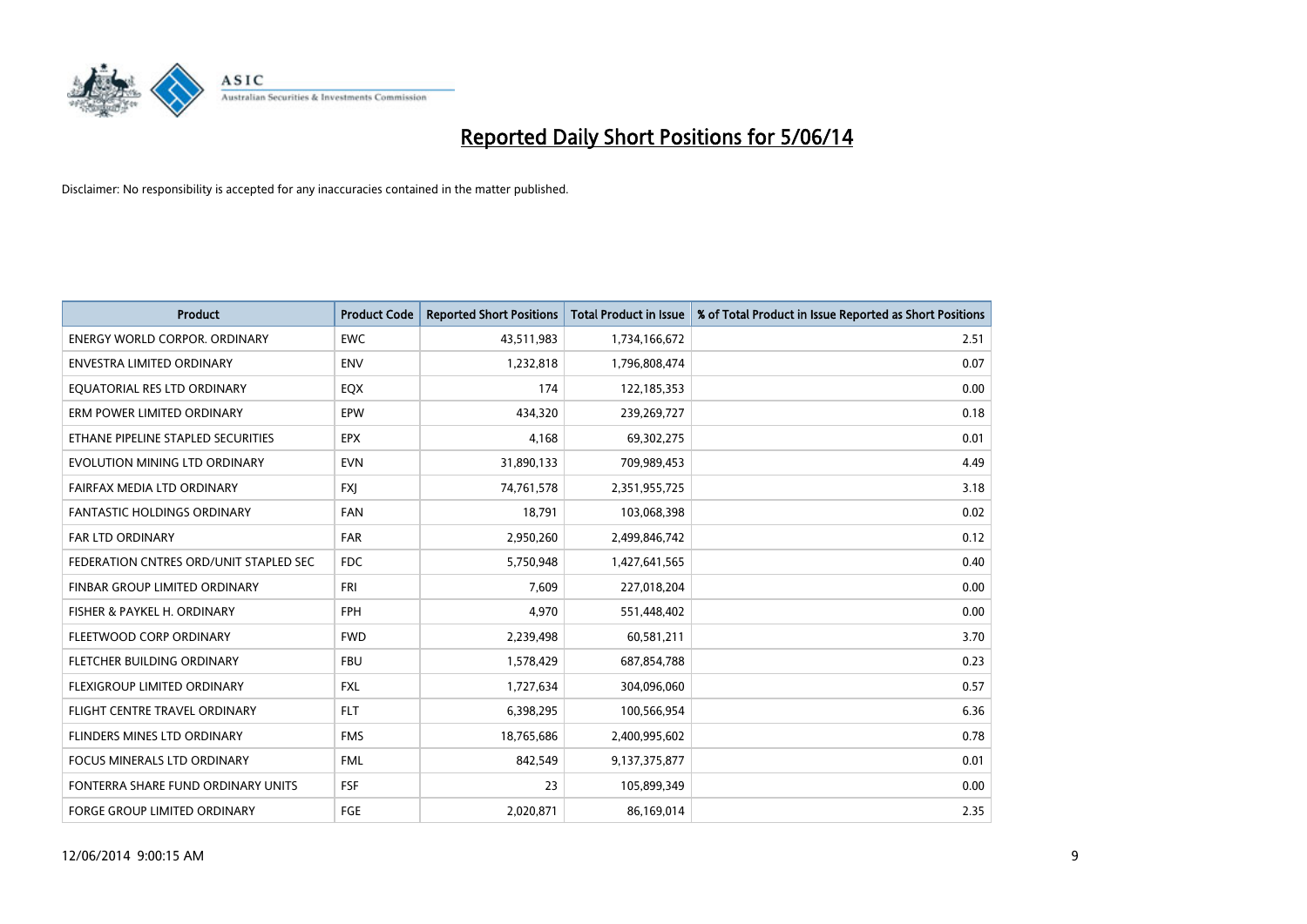

| <b>Product</b>                             | <b>Product Code</b> | <b>Reported Short Positions</b> | <b>Total Product in Issue</b> | % of Total Product in Issue Reported as Short Positions |
|--------------------------------------------|---------------------|---------------------------------|-------------------------------|---------------------------------------------------------|
| <b>FORTESCUE METALS GRP ORDINARY</b>       | <b>FMG</b>          | 172,592,009                     | 3,113,798,151                 | 5.54                                                    |
| FREEDOM FOOD LTD ORDINARY                  | <b>FNP</b>          | 13,870                          | 150,645,371                   | 0.01                                                    |
| <b>G.U.D. HOLDINGS ORDINARY</b>            | GUD                 | 2,829,727                       | 70,939,492                    | 3.99                                                    |
| <b>G8 EDUCATION LIMITED ORDINARY</b>       | <b>GEM</b>          | 8,976,023                       | 327,354,270                   | 2.74                                                    |
| <b>GALAXY RESOURCES ORDINARY</b>           | <b>GXY</b>          | 372,975                         | 1,027,077,829                 | 0.04                                                    |
| <b>GDI PROPERTY GRP STAPLED SECURITIES</b> | <b>GDI</b>          | 105,742                         | 567,575,025                   | 0.02                                                    |
| <b>GENETIC TECHNOLOGIES ORDINARY</b>       | <b>GTG</b>          | 1,463,430                       | 590,948,752                   | 0.25                                                    |
| <b>GENWORTH MORTGAGE ORDINARY</b>          | <b>GMA</b>          | 286,000                         | 650,000,000                   | 0.04                                                    |
| <b>GEODYNAMICS LIMITED ORDINARY</b>        | GDY                 | 819                             | 435,880,130                   | 0.00                                                    |
| <b>GINDALBIE METALS LTD ORDINARY</b>       | <b>GBG</b>          | 36,963,676                      | 1,493,660,842                 | 2.47                                                    |
| <b>GOODMAN FIELDER. ORDINARY</b>           | <b>GFF</b>          | 13,278,695                      | 1,955,559,207                 | 0.68                                                    |
| <b>GOODMAN GROUP STAPLED</b>               | <b>GMG</b>          | 5,968,763                       | 1,727,685,976                 | 0.35                                                    |
| <b>GPT GROUP STAPLED SEC.</b>              | <b>GPT</b>          | 5,163,159                       | 1,685,460,955                 | 0.31                                                    |
| <b>GRAINCORP LIMITED A CLASS ORDINARY</b>  | <b>GNC</b>          | 8,925,242                       | 228,855,628                   | 3.90                                                    |
| <b>GRANGE RESOURCES, ORDINARY</b>          | <b>GRR</b>          | 6,042,602                       | 1,157,097,869                 | 0.52                                                    |
| <b>GREENCROSS LIMITED ORDINARY</b>         | GXL                 | 19,968                          | 90,893,174                    | 0.02                                                    |
| <b>GREENLAND MIN EN LTD ORDINARY</b>       | GGG                 | 4,927,930                       | 576,452,827                   | 0.85                                                    |
| <b>GRYPHON MINERALS LTD ORDINARY</b>       | GRY                 | 4,215,659                       | 401,011,505                   | 1.05                                                    |
| <b>GUILDFORD COAL LTD ORDINARY</b>         | <b>GUF</b>          | 743,115                         | 761,857,020                   | 0.10                                                    |
| <b>GUINNESS PEAT GROUP. CDI 1:1</b>        | <b>GPG</b>          | 1,925                           | 172,418,790                   | 0.00                                                    |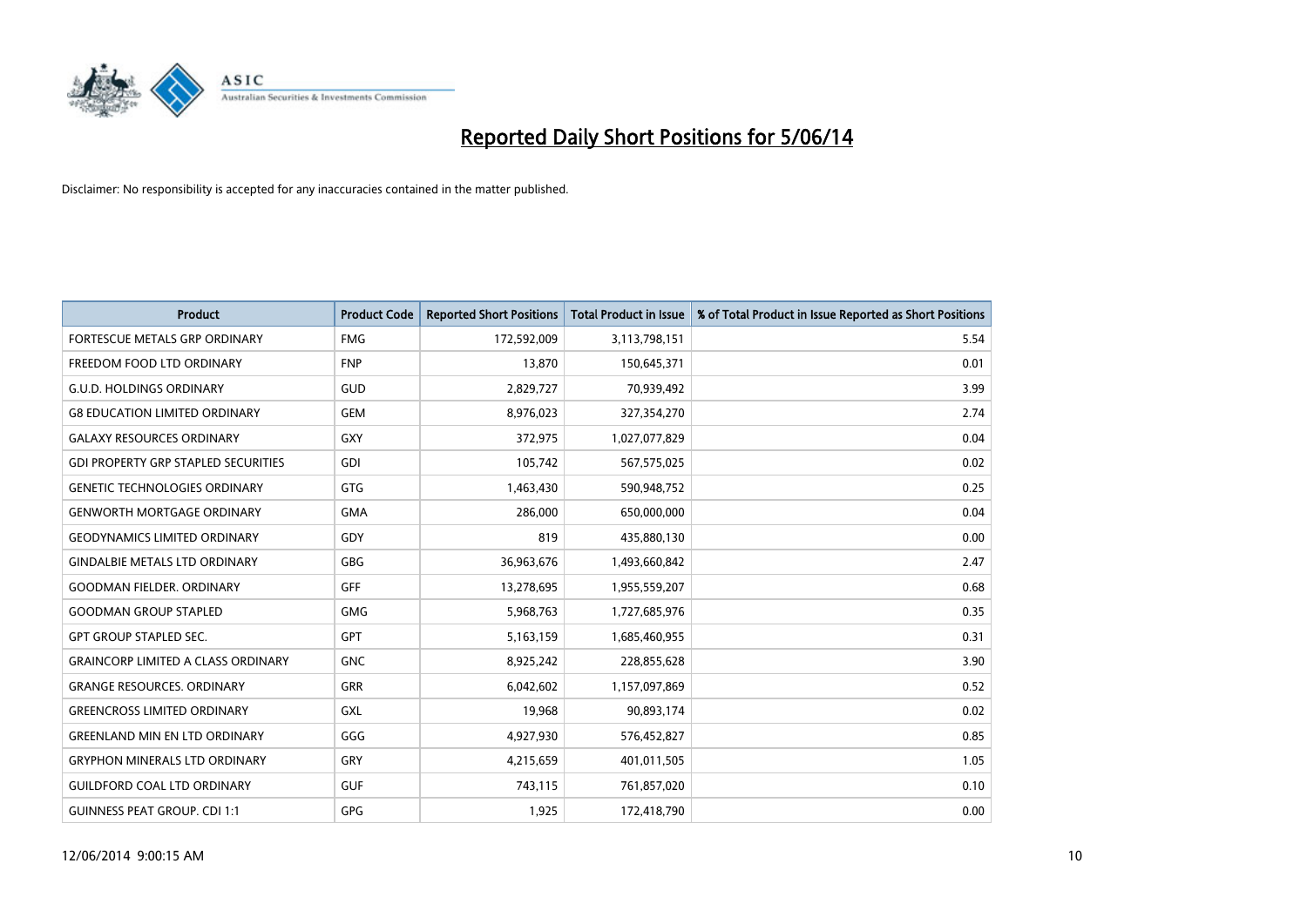

| <b>Product</b>                           | <b>Product Code</b> | <b>Reported Short Positions</b> | <b>Total Product in Issue</b> | % of Total Product in Issue Reported as Short Positions |
|------------------------------------------|---------------------|---------------------------------|-------------------------------|---------------------------------------------------------|
| <b>GWA GROUP LTD ORDINARY</b>            | <b>GWA</b>          | 14,163,249                      | 306,533,770                   | 4.62                                                    |
| HARVEY NORMAN ORDINARY                   | <b>HVN</b>          | 60,218,608                      | 1,062,316,784                 | 5.67                                                    |
| <b>HENDERSON GROUP CDI 1:1</b>           | <b>HGG</b>          | 2,336,950                       | 667,097,807                   | 0.35                                                    |
| HFA HOLDINGS LIMITED ORDINARY            | <b>HFA</b>          | 3,809                           | 118,738,157                   | 0.00                                                    |
| <b>HIGHLANDS PACIFIC ORDINARY</b>        | <b>HIG</b>          | 3,153                           | 854,261,346                   | 0.00                                                    |
| HILLGROVE RES LTD ORDINARY               | <b>HGO</b>          | 784,270                         | 1,180,889,221                 | 0.07                                                    |
| HORIZON OIL LIMITED ORDINARY             | <b>HZN</b>          | 69,278,213                      | 1,301,981,265                 | 5.32                                                    |
| <b>HOTEL PROPERTY STAPLED</b>            | <b>HPI</b>          | 53,806                          | 132,870,000                   | 0.04                                                    |
| <b>IBUY GROUP LTD ORDINARY</b>           | <b>IBY</b>          | 5,942,488                       | 425,843,536                   | 1.40                                                    |
| <b>ICAR ASIA LTD ORDINARY</b>            | ICO                 | 31,134                          | 121,889,834                   | 0.03                                                    |
| <b>ICON ENERGY LIMITED ORDINARY</b>      | <b>ICN</b>          | 27,075                          | 615,774,351                   | 0.00                                                    |
| <b>IINET LIMITED ORDINARY</b>            | <b>IIN</b>          | 5,380,462                       | 161,238,847                   | 3.34                                                    |
| ILUKA RESOURCES ORDINARY                 | ILU                 | 39,915,968                      | 418,700,517                   | 9.53                                                    |
| <b>IMDEX LIMITED ORDINARY</b>            | <b>IMD</b>          | 4,150,097                       | 212,110,368                   | 1.96                                                    |
| <b>INCITEC PIVOT ORDINARY</b>            | IPL                 | 23,790,974                      | 1,644,919,097                 | 1.45                                                    |
| INDEPENDENCE GROUP ORDINARY              | <b>IGO</b>          | 355,825                         | 233,323,905                   | 0.15                                                    |
| <b>INDOCHINE MINING LTD ORDINARY</b>     | <b>IDC</b>          | 18,008                          | 1,003,497,126                 | 0.00                                                    |
| INDOPHIL RESOURCES ORDINARY              | <b>IRN</b>          | 105,790                         | 1,203,146,194                 | 0.01                                                    |
| <b>INDUSTRIA REIT STAPLED</b>            | <b>IDR</b>          | 70,052                          | 125,000,001                   | 0.06                                                    |
| <b>INFIGEN ENERGY STAPLED SECURITIES</b> | <b>IFN</b>          | 2,946,173                       | 764.993.434                   | 0.39                                                    |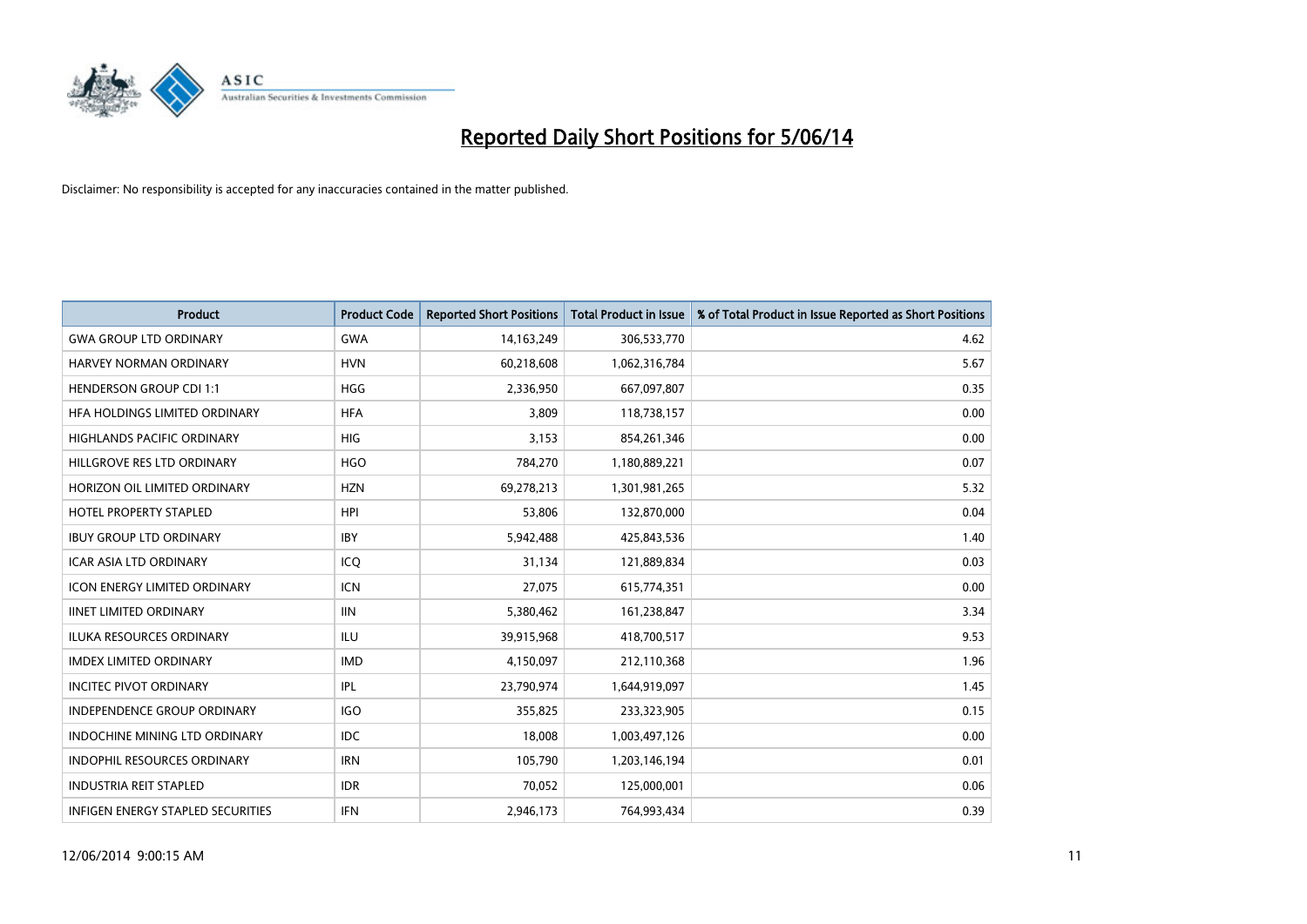

| <b>Product</b>                                  | <b>Product Code</b> | <b>Reported Short Positions</b> | <b>Total Product in Issue</b> | % of Total Product in Issue Reported as Short Positions |
|-------------------------------------------------|---------------------|---------------------------------|-------------------------------|---------------------------------------------------------|
| <b>INGENIA GROUP STAPLED SECURITIES</b>         | <b>INA</b>          | 1,592,153                       | 676,240,232                   | 0.24                                                    |
| INSURANCE AUSTRALIA ORDINARY                    | IAG.                | 19,741,456                      | 2,341,618,048                 | 0.84                                                    |
| <b>INTREPID MINES ORDINARY</b>                  | <b>IAU</b>          | 14,936,959                      | 557,162,848                   | 2.68                                                    |
| INVESTA OFFICE FUND STAPLED SECURITIES          | <b>IOF</b>          | 69,597                          | 614,047,458                   | 0.01                                                    |
| <b>INVOCARE LIMITED ORDINARY</b>                | IVC                 | 4,296,349                       | 110,030,298                   | 3.90                                                    |
| <b>IOOF HOLDINGS LTD ORDINARY</b>               | IFL.                | 2,148,171                       | 232,118,034                   | 0.93                                                    |
| <b>IPROPERTY GROUP LTD ORDINARY</b>             | <b>IPP</b>          | 2,071,023                       | 181,579,840                   | 1.14                                                    |
| <b>IRESS LIMITED ORDINARY</b>                   | <b>IRE</b>          | 3,339,959                       | 158,585,126                   | 2.11                                                    |
| <b>IRON ORE HOLDINGS ORDINARY</b>               | <b>IOH</b>          | 26,197                          | 161,174,005                   | 0.02                                                    |
| <b>ISELECT LTD ORDINARY</b>                     | <b>ISU</b>          | 324,255                         | 260,889,894                   | 0.12                                                    |
| <b>JAMES HARDIE INDUST CHESS DEPOSITARY INT</b> | <b>IHX</b>          | 3,468,642                       | 445,293,778                   | 0.78                                                    |
| JAPARA HEALTHCARE LT ORDINARY                   | <b>IHC</b>          | 9,862,591                       | 262,500,000                   | 3.76                                                    |
| <b>IB HI-FI LIMITED ORDINARY</b>                | <b>IBH</b>          | 10,947,222                      | 100,385,400                   | 10.91                                                   |
| <b>KAGARA LTD ORDINARY</b>                      | <b>KZL</b>          | 4,528,202                       | 798,953,117                   | 0.57                                                    |
| KAROON GAS AUSTRALIA ORDINARY                   | <b>KAR</b>          | 13,241,228                      | 255,841,581                   | 5.18                                                    |
| KATHMANDU HOLD LTD ORDINARY                     | <b>KMD</b>          | 1,259,755                       | 200,633,469                   | 0.63                                                    |
| <b>KBL MINING LIMITED ORDINARY</b>              | <b>KBL</b>          | 1,820                           | 393,535,629                   | 0.00                                                    |
| KINGSGATE CONSOLID. ORDINARY                    | <b>KCN</b>          | 4,955,299                       | 223,584,937                   | 2.22                                                    |
| KINGSROSE MINING LTD ORDINARY                   | <b>KRM</b>          | 377,374                         | 358,611,493                   | 0.11                                                    |
| LEIGHTON HOLDINGS ORDINARY                      | LEI                 | 7,728,769                       | 338,503,563                   | 2.28                                                    |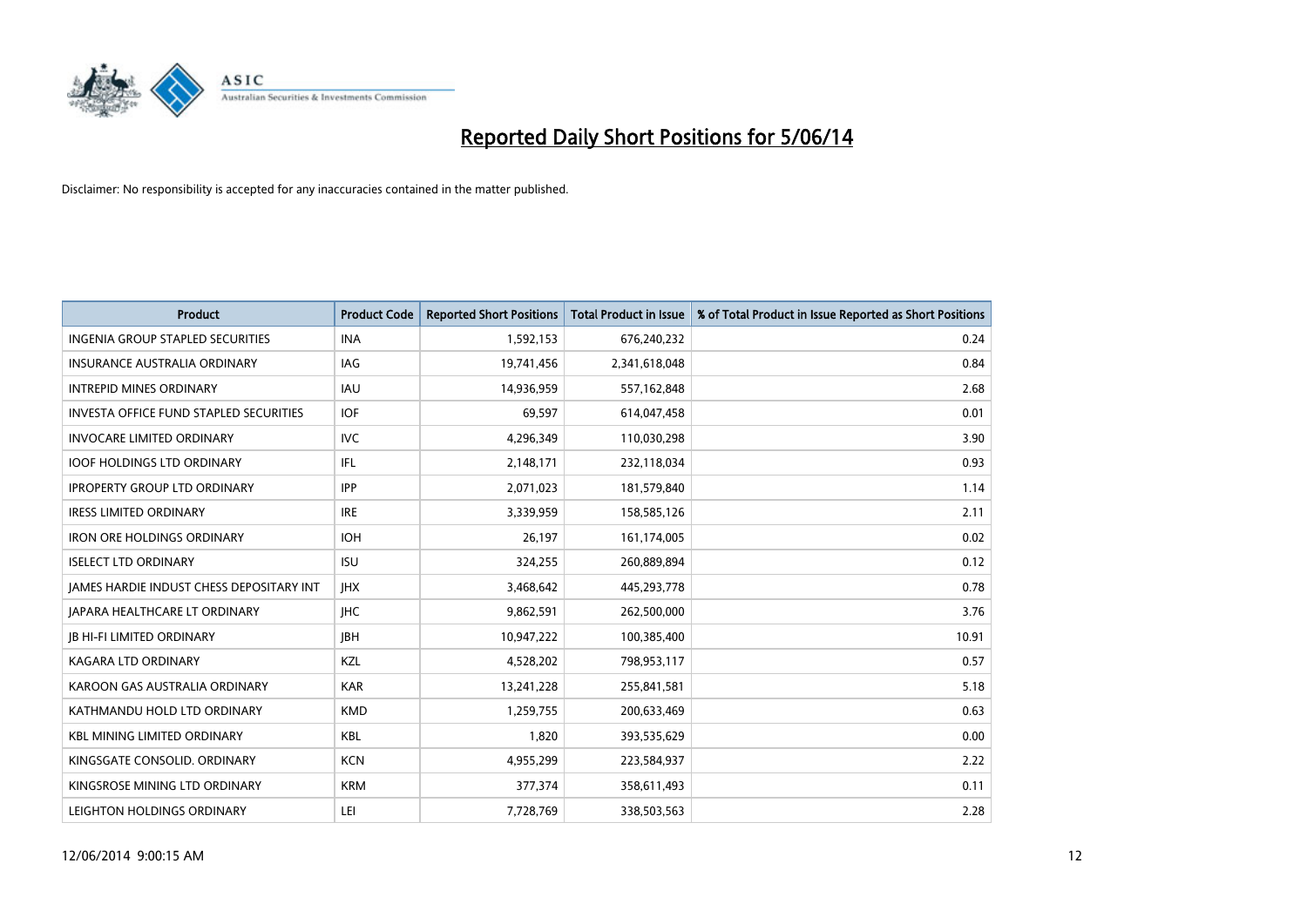

| <b>Product</b>                        | <b>Product Code</b> | <b>Reported Short Positions</b> | <b>Total Product in Issue</b> | % of Total Product in Issue Reported as Short Positions |
|---------------------------------------|---------------------|---------------------------------|-------------------------------|---------------------------------------------------------|
| LEND LEASE GROUP UNIT/ORD STAPLED     | <b>LLC</b>          | 5,910,782                       | 577,475,833                   | 1.02                                                    |
| LIQUEFIED NATURAL ORDINARY            | LNG                 | 1,106,999                       | 387,356,269                   | 0.29                                                    |
| LONESTAR RESO LTD ORDINARY            | LNR                 | 5,565                           | 752,187,211                   | 0.00                                                    |
| LYCOPODIUM LIMITED ORDINARY           | LYL                 |                                 | 38,965,103                    | 0.00                                                    |
| LYNAS CORPORATION ORDINARY            | <b>LYC</b>          | 112,819,603                     | 2,333,661,566                 | 4.83                                                    |
| <b>M2 GRP LTD ORDINARY</b>            | <b>MTU</b>          | 17,430,838                      | 180,431,516                   | 9.66                                                    |
| <b>MACA LIMITED ORDINARY</b>          | <b>MLD</b>          | 117,871                         | 202,676,373                   | 0.06                                                    |
| MACMAHON HOLDINGS ORDINARY            | <b>MAH</b>          | 118,598                         | 1,261,699,966                 | 0.01                                                    |
| MACQ ATLAS ROADS GRP ORDINARY STAPLED | <b>MOA</b>          | 5,186,638                       | 487,230,540                   | 1.06                                                    |
| MACQUARIE GROUP LTD ORDINARY          | <b>MOG</b>          | 1,263,942                       | 321,126,000                   | 0.39                                                    |
| MAGELLAN FIN GRP LTD ORDINARY         | <b>MFG</b>          | 2,622,249                       | 158,842,157                   | 1.65                                                    |
| <b>MATRIX C &amp; E LTD ORDINARY</b>  | <b>MCE</b>          | 2,771,596                       | 94,555,428                    | 2.93                                                    |
| MAVERICK DRILLING ORDINARY            | <b>MAD</b>          | 5,556,254                       | 533,885,763                   | 1.04                                                    |
| <b>MAXITRANS INDUSTRIES ORDINARY</b>  | <b>MXI</b>          | 443,838                         | 185,075,653                   | 0.24                                                    |
| MAYNE PHARMA LTD ORDINARY             | <b>MYX</b>          | 516,026                         | 586,651,477                   | 0.09                                                    |
| MCALEESE LTD ORDINARY                 | <b>MCS</b>          | 784                             | 287,365,502                   | 0.00                                                    |
| MCMILLAN SHAKESPEARE ORDINARY         | <b>MMS</b>          | 328,914                         | 74,523,965                    | 0.44                                                    |
| MCPHERSON'S LTD ORDINARY              | <b>MCP</b>          | 126,880                         | 95,434,645                    | 0.13                                                    |
| MEDUSA MINING LTD ORDINARY            | <b>MML</b>          | 6,150,207                       | 207,794,301                   | 2.96                                                    |
| MELBOURNE IT LIMITED ORDINARY         | <b>MLB</b>          | 2                               | 92,944,392                    | 0.00                                                    |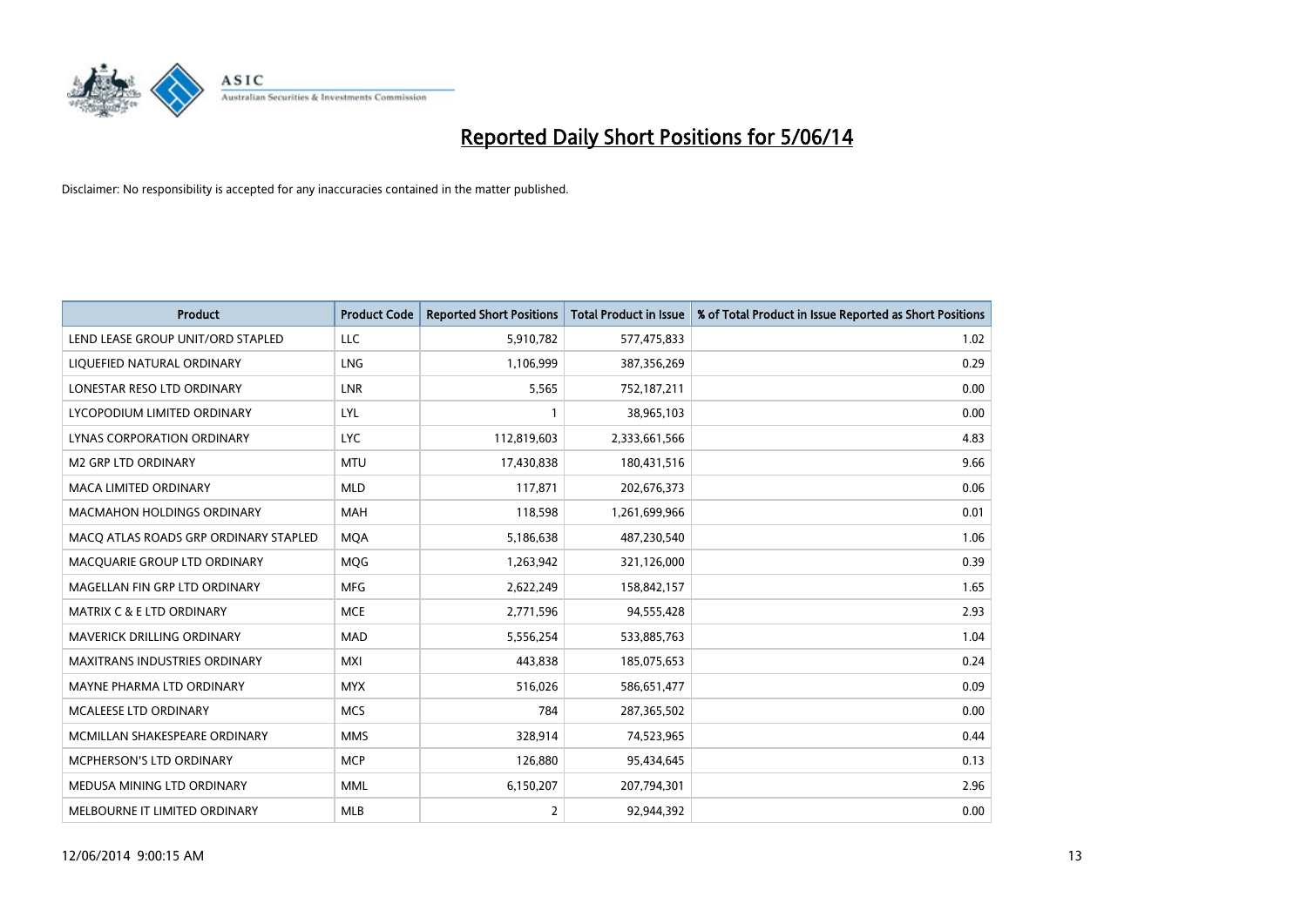

| <b>Product</b>                      | <b>Product Code</b> | <b>Reported Short Positions</b> | <b>Total Product in Issue</b> | % of Total Product in Issue Reported as Short Positions |
|-------------------------------------|---------------------|---------------------------------|-------------------------------|---------------------------------------------------------|
| MERIDIAN ENERGY INSTALMENT RECEIPTS | <b>MEZCA</b>        | 1,481,000                       | 1,255,413,626                 | 0.12                                                    |
| <b>MERMAID MARINE ORDINARY</b>      | <b>MRM</b>          | 6,813,790                       | 366,766,098                   | 1.86                                                    |
| MESOBLAST LIMITED ORDINARY          | <b>MSB</b>          | 20,249,431                      | 321,616,694                   | 6.30                                                    |
| METALS X LIMITED ORDINARY           | <b>MLX</b>          | 1,241,452                       | 1,655,386,110                 | 0.07                                                    |
| METCASH LIMITED ORDINARY            | <b>MTS</b>          | 96,031,026                      | 888,338,048                   | 10.81                                                   |
| METMINCO LIMITED ORDINARY           | <b>MNC</b>          | 142,147                         | 1,749,543,023                 | 0.01                                                    |
| MIGHTY RIVER POWER ORDINARY         | <b>MYT</b>          | 3,674,411                       | 1,400,012,517                 | 0.26                                                    |
| MINCOR RESOURCES NL ORDINARY        | <b>MCR</b>          | 37,329                          | 188,208,274                   | 0.02                                                    |
| MINERAL DEPOSITS ORDINARY           | <b>MDL</b>          | 680,276                         | 103,538,786                   | 0.66                                                    |
| MINERAL RESOURCES, ORDINARY         | <b>MIN</b>          | 9,741,869                       | 186,556,246                   | 5.22                                                    |
| MINT WIRELESS ORDINARY              | <b>MNW</b>          | 1,232,786                       | 447,372,395                   | 0.28                                                    |
| MIRABELA NICKEL LTD ORDINARY        | <b>MBN</b>          | 18,455,648                      | 876,801,147                   | 2.10                                                    |
| MIRVAC GROUP STAPLED SECURITIES     | <b>MGR</b>          | 8,318,710                       | 3,692,279,772                 | 0.23                                                    |
| <b>MOLOPO ENERGY LTD ORDINARY</b>   | <b>MPO</b>          | 242,623                         | 248,520,949                   | 0.10                                                    |
| <b>MONADELPHOUS GROUP ORDINARY</b>  | <b>MND</b>          | 11,562,250                      | 92,679,570                    | 12.48                                                   |
| MORTGAGE CHOICE LTD ORDINARY        | <b>MOC</b>          | 36,571                          | 123,780,387                   | 0.03                                                    |
| MOUNT GIBSON IRON ORDINARY          | <b>MGX</b>          | 12,452,015                      | 1,090,584,232                 | 1.14                                                    |
| MULTIPLEX SITES SITES               | <b>MXUPA</b>        | 1,715                           | 4,500,000                     | 0.04                                                    |
| MURCHISON METALS LTD ORDINARY       | <b>MMX</b>          | 215,291                         | 450,497,346                   | 0.05                                                    |
| MYER HOLDINGS LTD ORDINARY          | <b>MYR</b>          | 59,563,877                      | 585,684,551                   | 10.17                                                   |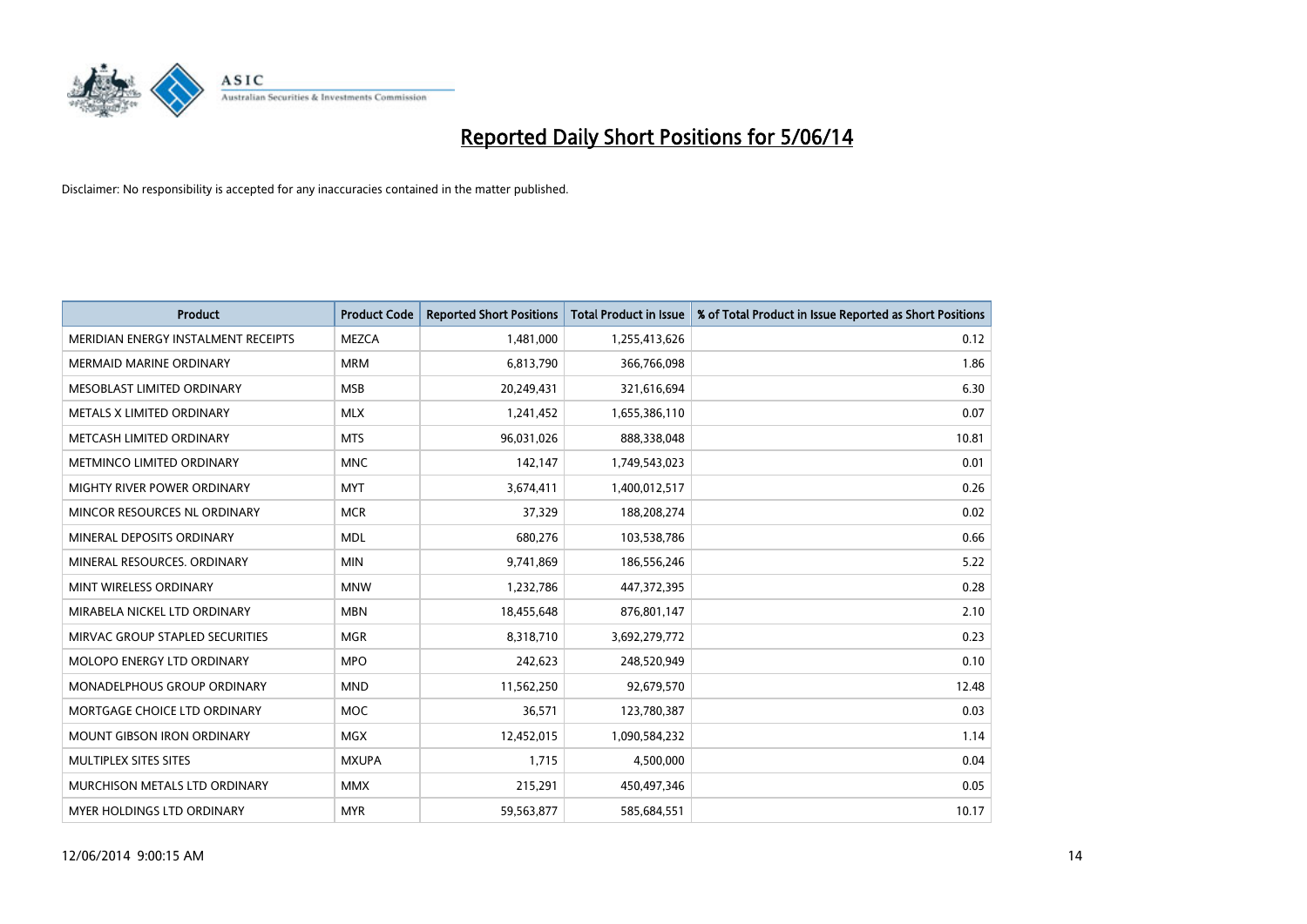

| <b>Product</b>                | <b>Product Code</b> | <b>Reported Short Positions</b> | <b>Total Product in Issue</b> | % of Total Product in Issue Reported as Short Positions |
|-------------------------------|---------------------|---------------------------------|-------------------------------|---------------------------------------------------------|
| NANOSONICS LIMITED ORDINARY   | <b>NAN</b>          | 429,753                         | 263,798,826                   | 0.16                                                    |
| NATIONAL AUST. BANK ORDINARY  | <b>NAB</b>          | 8,361,119                       | 2,353,916,258                 | 0.36                                                    |
| NATIONAL STORAGE STAPLED      | <b>NSR</b>          | 344,233                         | 244,897,096                   | 0.14                                                    |
| NAVITAS LIMITED ORDINARY      | <b>NVT</b>          | 3,588,126                       | 375,712,581                   | 0.96                                                    |
| NEARMAP LTD ORDINARY          | <b>NEA</b>          | 51,032                          | 337,346,101                   | 0.02                                                    |
| NEON ENERGY LIMITED ORDINARY  | <b>NEN</b>          | 297,525                         | 553,037,848                   | 0.05                                                    |
| NEUREN PHARMACEUT, ORDINARY   | <b>NEU</b>          | 177,680                         | 1,552,012,026                 | 0.01                                                    |
| NEW HOPE CORPORATION ORDINARY | <b>NHC</b>          | 1,320,740                       | 830,933,112                   | 0.16                                                    |
| NEWCREST MINING ORDINARY      | <b>NCM</b>          | 12,275,729                      | 766,510,971                   | 1.60                                                    |
| NEWS CORP A NON-VOTING CDI    | <b>NWSLV</b>        | 395,515                         | 3,115,091                     | 12.70                                                   |
| NEWS CORP B VOTING CDI        | <b>NWS</b>          | 2,188,614                       | 20,738,712                    | 10.55                                                   |
| NEWSAT LIMITED ORDINARY       | <b>NWT</b>          | 6,540,401                       | 612,199,841                   | 1.07                                                    |
| NEXTDC LIMITED ORDINARY       | <b>NXT</b>          | 14,681,248                      | 193,154,486                   | 7.60                                                    |
| NEXUS ENERGY LIMITED ORDINARY | <b>NXS</b>          | 928,145                         | 1,330,219,459                 | 0.07                                                    |
| NIB HOLDINGS LIMITED ORDINARY | <b>NHF</b>          | 1,859,382                       | 439,004,182                   | 0.42                                                    |
| NICK SCALI LIMITED ORDINARY   | <b>NCK</b>          |                                 | 81,000,000                    | 0.00                                                    |
| NIDO PETROLEUM ORDINARY       | <b>NDO</b>          | 47,402                          | 2,048,317,635                 | 0.00                                                    |
| NINE ENTERTAINMENT ORDINARY   | <b>NEC</b>          | 8,426,159                       | 940,295,023                   | 0.90                                                    |
| NOBLE MINERAL RES ORDINARY    | <b>NMG</b>          | 2,365,726                       | 666,397,952                   | 0.36                                                    |
| NORTHERN IRON LTD ORDINARY    | <b>NFE</b>          | 20,000                          | 484,405,314                   | 0.00                                                    |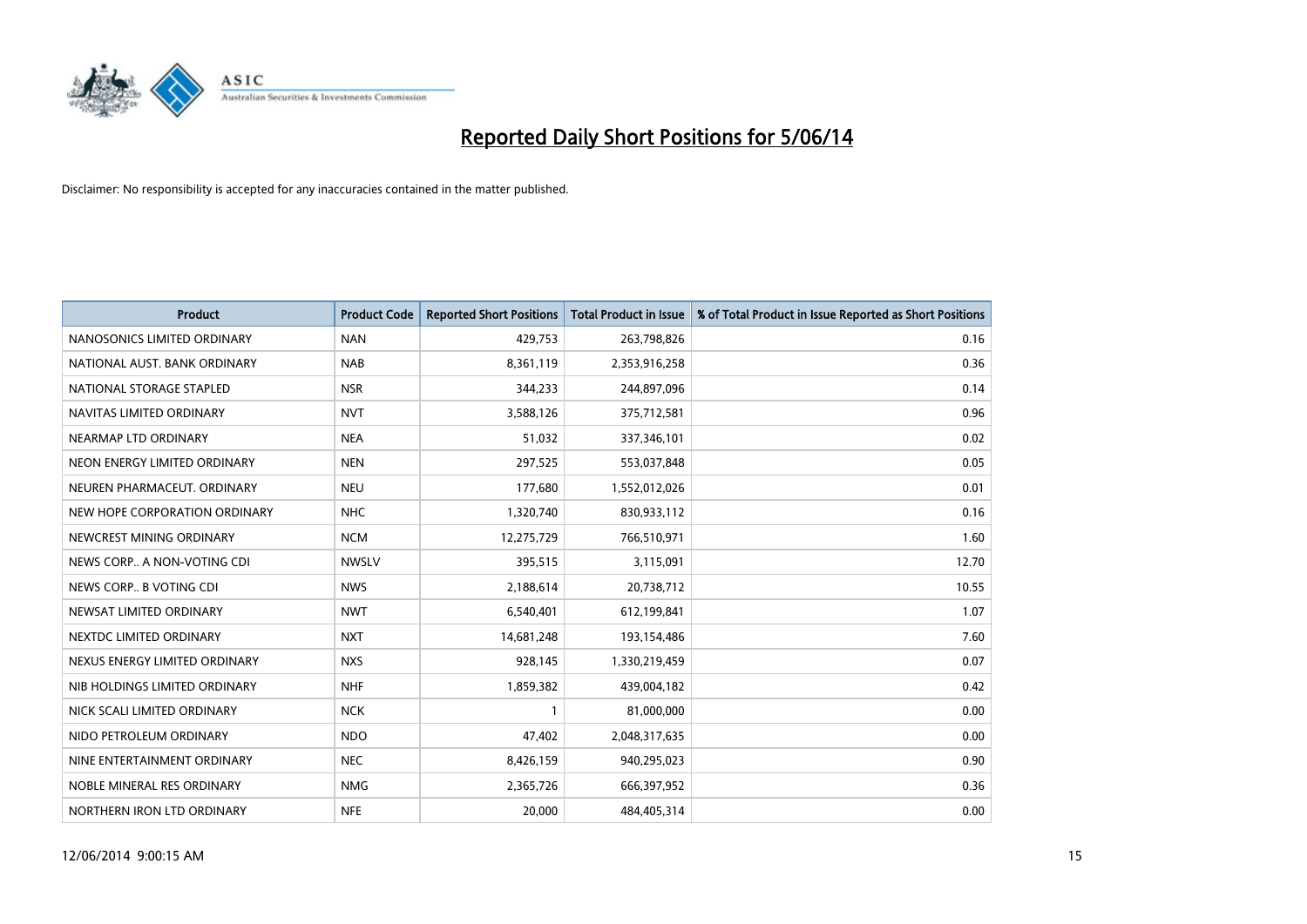

| <b>Product</b>                        | <b>Product Code</b> | <b>Reported Short Positions</b> | <b>Total Product in Issue</b> | % of Total Product in Issue Reported as Short Positions |
|---------------------------------------|---------------------|---------------------------------|-------------------------------|---------------------------------------------------------|
| NORTHERN STAR ORDINARY                | <b>NST</b>          | 1,764,576                       | 578,591,915                   | 0.30                                                    |
| NOVOGEN LIMITED ORDINARY              | <b>NRT</b>          | 114,793                         | 168,557,834                   | 0.07                                                    |
| NRW HOLDINGS LIMITED ORDINARY         | <b>NWH</b>          | 14,787,898                      | 278,888,011                   | 5.30                                                    |
| NUCOAL RESOURCES LTD ORDINARY         | <b>NCR</b>          | $\mathbf{1}$                    | 768,612,354                   | 0.00                                                    |
| NUFARM LIMITED ORDINARY               | <b>NUF</b>          | 15,714,317                      | 264,021,627                   | 5.95                                                    |
| NUPLEX INDUSTRIES ORDINARY            | <b>NPX</b>          | 1,000                           | 198,125,827                   | 0.00                                                    |
| OAKTON LIMITED ORDINARY               | <b>OKN</b>          | 502                             | 89,990,235                    | 0.00                                                    |
| OCEANAGOLD CORP. CHESS DEPOSITARY INT | <b>OGC</b>          | 2,641,567                       | 300,567,377                   | 0.88                                                    |
| OCEANIA CAPITAL LTD ORDINARY          | OCP                 |                                 | 35,307,209                    | 0.00                                                    |
| OIL SEARCH LTD ORDINARY               | <b>OSH</b>          | 9,584,307                       | 1,519,022,225                 | 0.63                                                    |
| OM HOLDINGS LIMITED ORDINARY          | <b>OMH</b>          | 812,634                         | 733,423,337                   | 0.11                                                    |
| ORICA LIMITED ORDINARY                | ORI                 | 9,464,460                       | 370,924,362                   | 2.55                                                    |
| ORIGIN ENERGY ORDINARY                | <b>ORG</b>          | 7,222,016                       | 1,103,645,753                 | 0.65                                                    |
| OROCOBRE LIMITED ORDINARY             | <b>ORE</b>          | 2,078,878                       | 132,041,911                   | 1.57                                                    |
| ORORA LIMITED ORDINARY                | <b>ORA</b>          | 884,335                         | 1,206,684,923                 | 0.07                                                    |
| OROTONGROUP LIMITED ORDINARY          | ORL                 | 219,845                         | 40,880,902                    | 0.54                                                    |
| OTTO ENERGY LIMITED ORDINARY          | OEL                 | 1,000,000                       | 1,151,790,071                 | 0.09                                                    |
| OZ MINERALS ORDINARY                  | <b>OZL</b>          | 16,067,689                      | 303,470,022                   | 5.29                                                    |
| OZFOREX GROUP LTD ORDINARY            | <b>OFX</b>          | 4,307,823                       | 240,000,000                   | 1.79                                                    |
| PACIFIC BRANDS ORDINARY               | PBG                 | 23,752,135                      | 917,226,291                   | 2.59                                                    |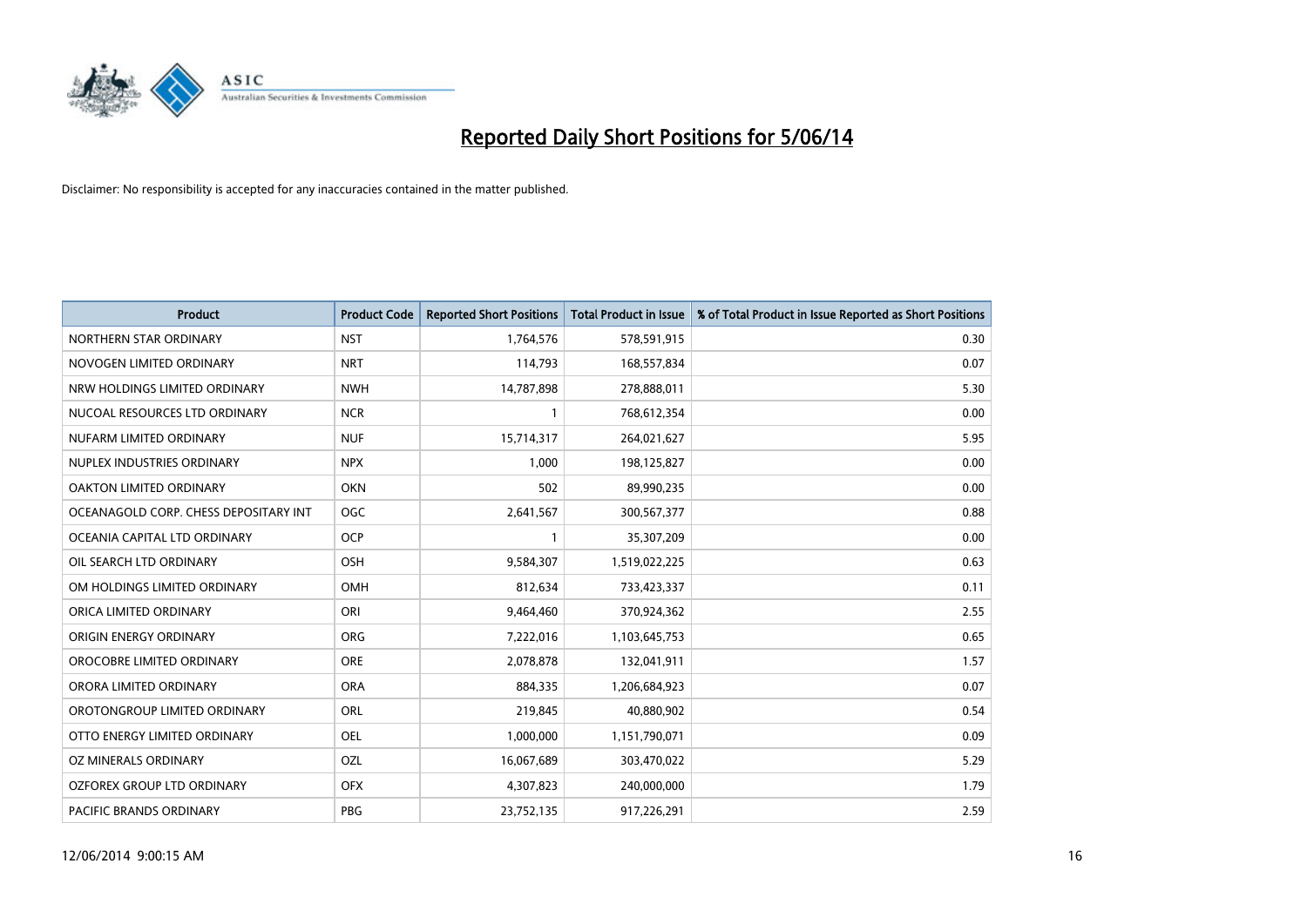

| <b>Product</b>                | <b>Product Code</b> | <b>Reported Short Positions</b> | <b>Total Product in Issue</b> | % of Total Product in Issue Reported as Short Positions |
|-------------------------------|---------------------|---------------------------------|-------------------------------|---------------------------------------------------------|
| PACT GROUP HLDGS LTD ORDINARY | <b>PGH</b>          | 3,490,629                       | 294,097,961                   | 1.19                                                    |
| PALADIN ENERGY LTD ORDINARY   | <b>PDN</b>          | 103,097,936                     | 964, 367, 284                 | 10.69                                                   |
| PANAUST LIMITED ORDINARY      | PNA                 | 516,347                         | 635,580,654                   | 0.08                                                    |
| PANORAMIC RESOURCES ORDINARY  | PAN                 | 1,229,729                       | 322,275,824                   | 0.38                                                    |
| PANTERRA GOLD LTD ORDINARY    | PGI                 |                                 | 772,781,012                   | 0.00                                                    |
| PAPERLINX LIMITED ORDINARY    | <b>PPX</b>          | 44,770                          | 665,181,261                   | 0.01                                                    |
| PAPILLON RES LTD ORDINARY     | <b>PIR</b>          | 10,836,003                      | 341,794,210                   | 3.17                                                    |
| PATTIES FOODS LTD ORDINARY    | PFL                 |                                 | 139,144,338                   | 0.00                                                    |
| PEET LIMITED ORDINARY         | <b>PPC</b>          | 76.608                          | 433,389,348                   | 0.02                                                    |
| PERPETUAL LIMITED ORDINARY    | PPT                 | 1,327,951                       | 46,574,426                    | 2.85                                                    |
| PERSEUS MINING LTD ORDINARY   | PRU                 | 15,526,724                      | 526,656,401                   | 2.95                                                    |
| PHARMAXIS LTD ORDINARY        | <b>PXS</b>          | 408,118                         | 309,514,849                   | 0.13                                                    |
| PIONEER CREDIT LTD ORDINARY   | <b>PNC</b>          | 984,300                         | 45,373,990                    | 2.17                                                    |
| PLATINUM ASSET ORDINARY       | <b>PTM</b>          | 780,464                         | 580,336,142                   | 0.13                                                    |
| PLATINUM AUSTRALIA ORDINARY   | <b>PLA</b>          | 836,127                         | 504,968,043                   | 0.17                                                    |
| PMP LIMITED ORDINARY          | <b>PMP</b>          | 1,583,993                       | 323,781,124                   | 0.49                                                    |
| PRANA BIOTECHNOLOGY ORDINARY  | PBT                 | 2,590,777                       | 488,646,960                   | 0.53                                                    |
| PREMIER INVESTMENTS ORDINARY  | <b>PMV</b>          | 124,457                         | 155,714,874                   | 0.08                                                    |
| PRIMA BIOMED LTD ORDINARY     | <b>PRR</b>          | 374,037                         | 1,228,709,341                 | 0.03                                                    |
| PRIMARY HEALTH CARE ORDINARY  | <b>PRY</b>          | 15,322,771                      | 505,659,944                   | 3.03                                                    |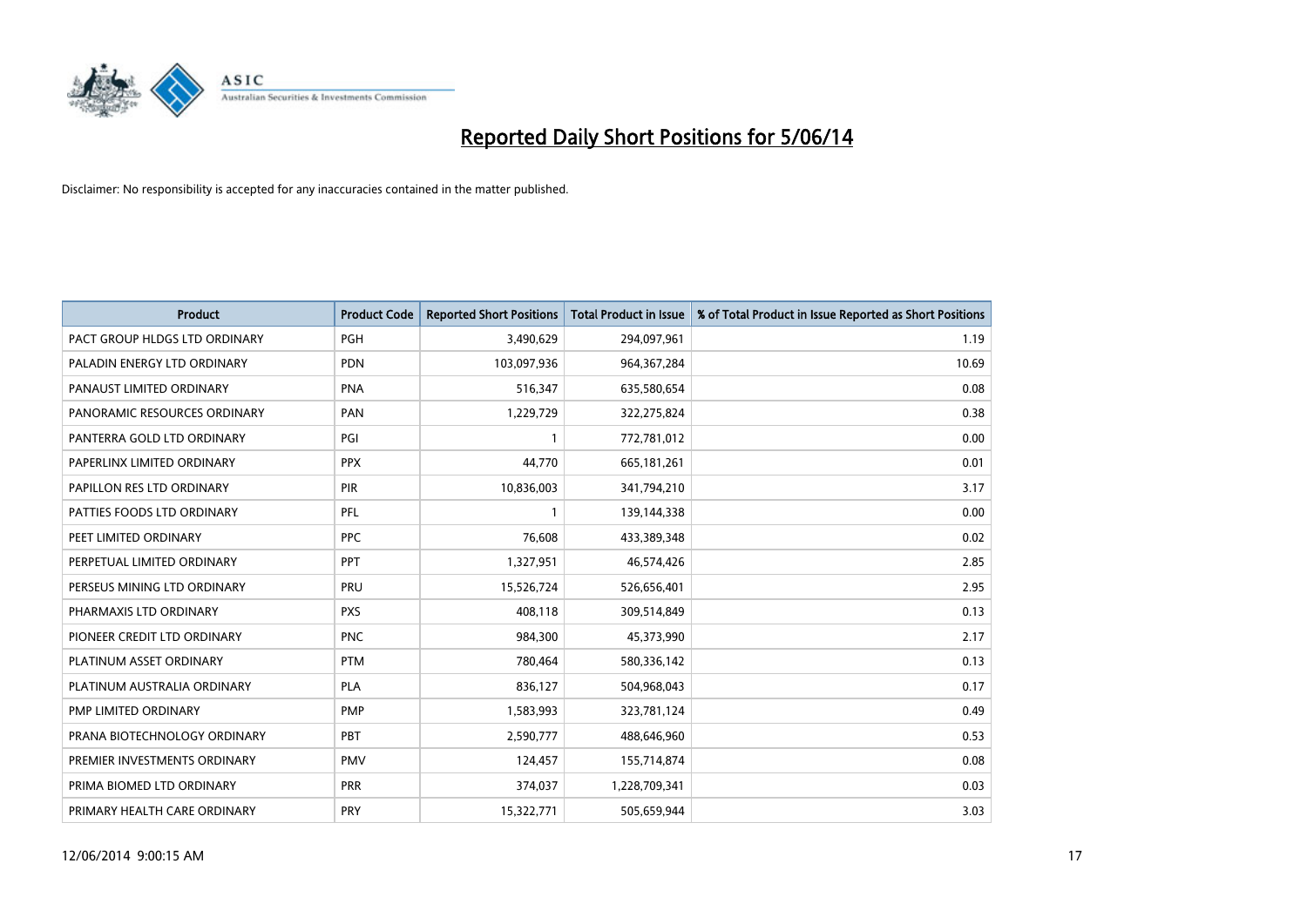

| <b>Product</b>                     | <b>Product Code</b> | <b>Reported Short Positions</b> | <b>Total Product in Issue</b> | % of Total Product in Issue Reported as Short Positions |
|------------------------------------|---------------------|---------------------------------|-------------------------------|---------------------------------------------------------|
| PRIME MEDIA GRP LTD ORDINARY       | <b>PRT</b>          | 2,090,229                       | 366,330,303                   | 0.57                                                    |
| PROGRAMMED ORDINARY                | <b>PRG</b>          | 92,915                          | 118,253,992                   | 0.08                                                    |
| PULSE HEALTH LIMITED ORDINARY      | <b>PHG</b>          | 170.000                         | 163,869,479                   | 0.10                                                    |
| PURA VIDA ENERGY NL ORDINARY       | <b>PVD</b>          | 11,069                          | 127,168,198                   | 0.01                                                    |
| <b>QANTAS AIRWAYS ORDINARY</b>     | QAN                 | 64,588,449                      | 2,196,330,250                 | 2.94                                                    |
| OBE INSURANCE GROUP ORDINARY       | <b>OBE</b>          | 28,024,521                      | 1,253,883,293                 | 2.24                                                    |
| ORXPHARMA LTD ORDINARY             | <b>QRX</b>          | 30,000                          | 164,190,969                   | 0.02                                                    |
| <b>QUBE HOLDINGS LTD ORDINARY</b>  | <b>QUB</b>          | 21,659,350                      | 1,051,172,929                 | 2.06                                                    |
| RAMELIUS RESOURCES ORDINARY        | <b>RMS</b>          | 12,110                          | 365,740,380                   | 0.00                                                    |
| RAMSAY HEALTH CARE ORDINARY        | <b>RHC</b>          | 1,348,374                       | 202,081,252                   | 0.67                                                    |
| RCG CORPORATION LTD ORDINARY       | <b>RCG</b>          | 125,147                         | 263,808,625                   | 0.05                                                    |
| <b>RCR TOMLINSON ORDINARY</b>      | <b>RCR</b>          | 615,504                         | 136,989,238                   | 0.45                                                    |
| <b>REA GROUP ORDINARY</b>          | <b>REA</b>          | 1,007,462                       | 131,714,699                   | 0.76                                                    |
| RECALL HOLDINGS LTD ORDINARY       | <b>REC</b>          | 2,642,091                       | 312,836,448                   | 0.84                                                    |
| <b>RECKON LIMITED ORDINARY</b>     | <b>RKN</b>          | 1,333,541                       | 126,913,066                   | 1.05                                                    |
| RED FORK ENERGY ORDINARY           | <b>RFE</b>          | 1,704,016                       | 501,051,719                   | 0.34                                                    |
| REDBANK ENERGY LTD ORDINARY        | AEI                 | 13                              | 786,287                       | 0.00                                                    |
| REECE AUSTRALIA LTD. ORDINARY      | <b>REH</b>          | 77                              | 99,600,000                    | 0.00                                                    |
| <b>REED RESOURCES LTD ORDINARY</b> | <b>RDR</b>          | 1,015                           | 523,453,895                   | 0.00                                                    |
| REGIS RESOURCES ORDINARY           | <b>RRL</b>          | 27,185,092                      | 499,744,095                   | 5.44                                                    |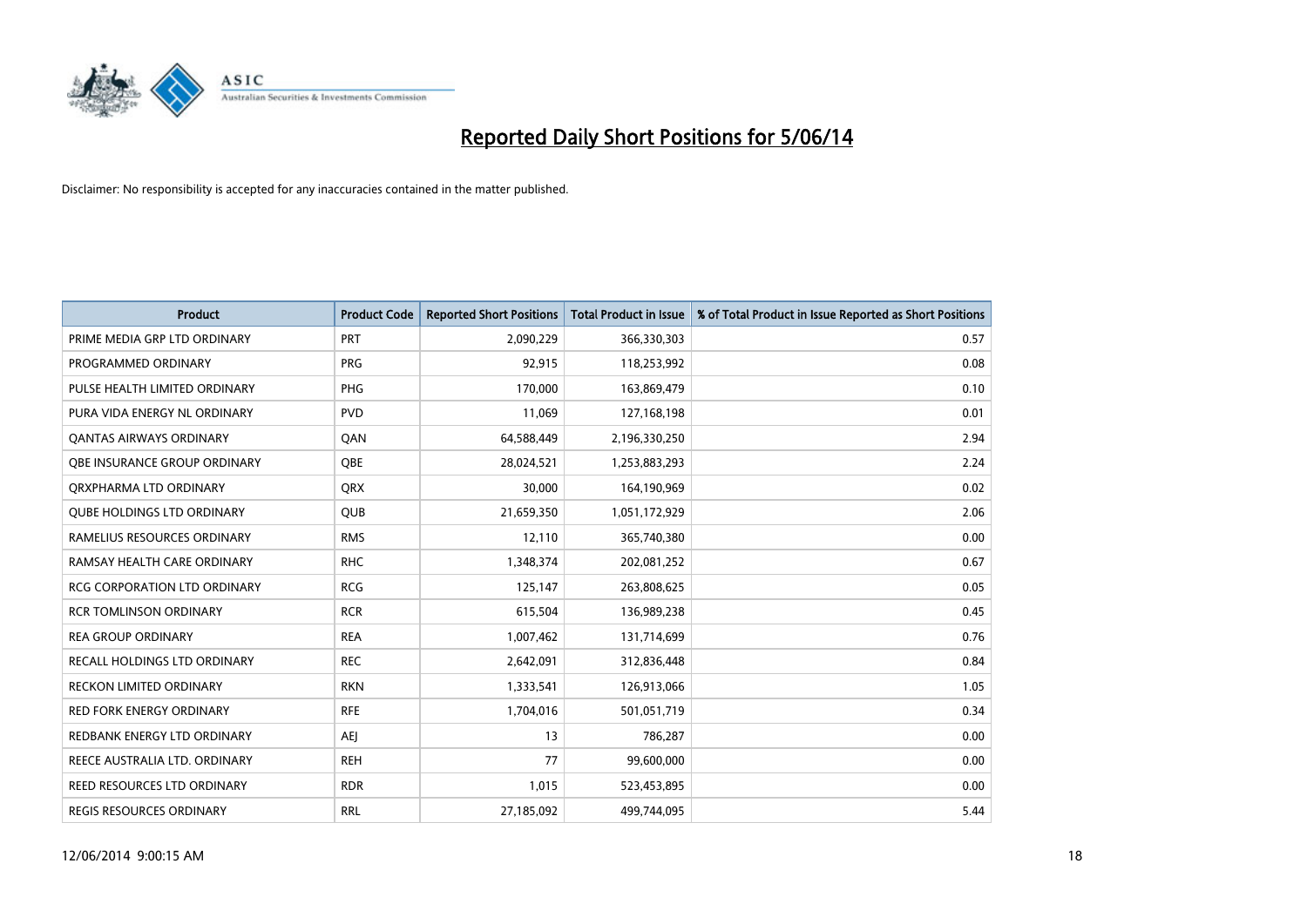

| <b>Product</b>                               | <b>Product Code</b> | <b>Reported Short Positions</b> | <b>Total Product in Issue</b> | % of Total Product in Issue Reported as Short Positions |
|----------------------------------------------|---------------------|---------------------------------|-------------------------------|---------------------------------------------------------|
| RESMED INC CDI 10:1                          | <b>RMD</b>          | 34,999,305                      | 1,402,915,440                 | 2.49                                                    |
| <b>RESOLUTE MINING ORDINARY</b>              | <b>RSG</b>          | 12,718,520                      | 641,189,223                   | 1.98                                                    |
| <b>RESOURCE GENERATION ORDINARY</b>          | <b>RES</b>          | 1,220                           | 581,380,338                   | 0.00                                                    |
| RETAIL FOOD GROUP ORDINARY                   | <b>RFG</b>          | 5,226,413                       | 144,868,508                   | 3.61                                                    |
| REX MINERALS LIMITED ORDINARY                | <b>RXM</b>          | 660.804                         | 220,519,784                   | 0.30                                                    |
| RIO TINTO LIMITED ORDINARY                   | <b>RIO</b>          | 4,571,914                       | 435,758,720                   | 1.05                                                    |
| ROC OIL COMPANY ORDINARY                     | <b>ROC</b>          | 3,232,141                       | 687,618,400                   | 0.47                                                    |
| ROYAL WOLF HOLDINGS ORDINARY                 | <b>RWH</b>          | 192,532                         | 100,387,052                   | 0.19                                                    |
| RURALCO HOLDINGS ORDINARY                    | <b>RHL</b>          | 1,000                           | 77,291,069                    | 0.00                                                    |
| <b>RXP SERVICES LTD ORDINARY</b>             | <b>RXP</b>          | 62,000                          | 133,028,367                   | 0.05                                                    |
| SAI GLOBAL LIMITED ORDINARY                  | SAI                 | 3,318,895                       | 210,793,906                   | 1.57                                                    |
| SALMAT LIMITED ORDINARY                      | <b>SLM</b>          | 54                              | 159,812,799                   | 0.00                                                    |
| SAMSON OIL & GAS LTD ORDINARY                | SSN                 | 18,668,960                      | 2,837,756,933                 | 0.66                                                    |
| SANDFIRE RESOURCES ORDINARY                  | <b>SFR</b>          | 1,632,575                       | 155,640,968                   | 1.05                                                    |
| SANTOS LTD ORDINARY                          | <b>STO</b>          | 6,441,511                       | 975,333,205                   | 0.66                                                    |
| SARACEN MINERAL ORDINARY                     | <b>SAR</b>          | 1,603,100                       | 792,784,738                   | 0.20                                                    |
| <b>SCA PROPERTY GROUP STAPLED SECURITIES</b> | SCP                 | 41,164,689                      | 648,628,320                   | 6.35                                                    |
| SEDGMAN LIMITED ORDINARY                     | <b>SDM</b>          | 1,077,976                       | 227,059,277                   | 0.47                                                    |
| SEEK LIMITED ORDINARY                        | <b>SEK</b>          | 8,804,951                       | 340,384,875                   | 2.59                                                    |
| SELECT HARVESTS ORDINARY                     | <b>SHV</b>          | 58,564                          | 57.999.427                    | 0.10                                                    |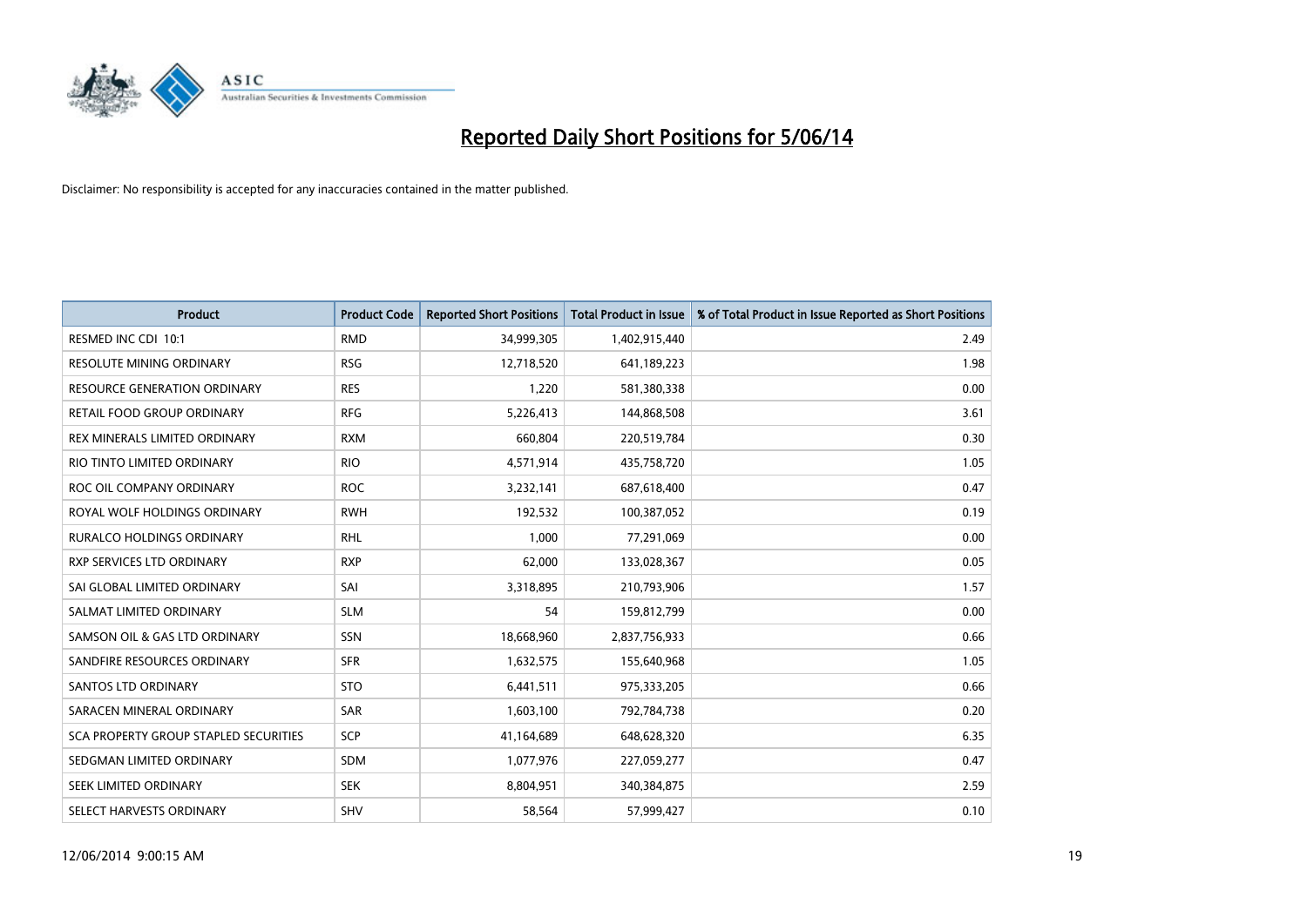

| <b>Product</b>                           | <b>Product Code</b> | <b>Reported Short Positions</b> | <b>Total Product in Issue</b> | % of Total Product in Issue Reported as Short Positions |
|------------------------------------------|---------------------|---------------------------------|-------------------------------|---------------------------------------------------------|
| SENEX ENERGY LIMITED ORDINARY            | <b>SXY</b>          | 8,687,882                       | 1,145,083,917                 | 0.76                                                    |
| SERVCORP LIMITED ORDINARY                | SRV                 | 8,647                           | 98,432,275                    | 0.01                                                    |
| SERVICE STREAM ORDINARY                  | <b>SSM</b>          | 30                              | 386,389,873                   | 0.00                                                    |
| SEVEN GROUP HOLDINGS ORDINARY            | <b>SVW</b>          | 248,041                         | 305,294,332                   | 0.08                                                    |
| SEVEN WEST MEDIA LTD ORDINARY            | <b>SWM</b>          | 4,992,930                       | 999,160,872                   | 0.50                                                    |
| SG FLEET GROUP LTD ORDINARY              | SGF                 | 795,944                         | 242,691,826                   | 0.33                                                    |
| SIGMA PHARMACEUTICAL ORDINARY            | <b>SIP</b>          | 14,555,868                      | 1,112,511,644                 | 1.31                                                    |
| SILEX SYSTEMS ORDINARY                   | <b>SLX</b>          | 3,163,853                       | 170,367,734                   | 1.86                                                    |
| SILVER CHEF LIMITED ORDINARY             | SIV                 | 93,174                          | 29,333,629                    | 0.32                                                    |
| SILVER LAKE RESOURCE ORDINARY            | <b>SLR</b>          | 25,317,288                      | 503,233,971                   | 5.03                                                    |
| SIMS METAL MGMT LTD ORDINARY             | SGM                 | 12,205,257                      | 204,469,540                   | 5.97                                                    |
| SINGAPORE TELECOMM. CHESS DEPOSITARY INT | <b>SGT</b>          | 13,110,091                      | 138,054,754                   | 9.50                                                    |
| SINO GAS ENERGY ORDINARY                 | <b>SEH</b>          | 2,524,074                       | 1,530,457,040                 | 0.16                                                    |
| SIRIUS RESOURCES NL ORDINARY             | <b>SIR</b>          | 12,965,161                      | 262,030,167                   | 4.95                                                    |
| SIRTEX MEDICAL ORDINARY                  | <b>SRX</b>          | 144,048                         | 56,108,439                    | 0.26                                                    |
| SKILLED GROUP LTD ORDINARY               | <b>SKE</b>          | 1,960,549                       | 235,254,496                   | 0.83                                                    |
| SKY NETWORK ORDINARY                     | <b>SKT</b>          | 60,028                          | 389,139,785                   | 0.02                                                    |
| SKYCITY ENT GRP LTD ORDINARY             | <b>SKC</b>          | 177,593                         | 582,088,094                   | 0.03                                                    |
| <b>SLATER &amp; GORDON ORDINARY</b>      | <b>SGH</b>          | 6,903,225                       | 204,338,625                   | 3.38                                                    |
| SMS MANAGEMENT, ORDINARY                 | <b>SMX</b>          | 2,907,662                       | 70,099,763                    | 4.15                                                    |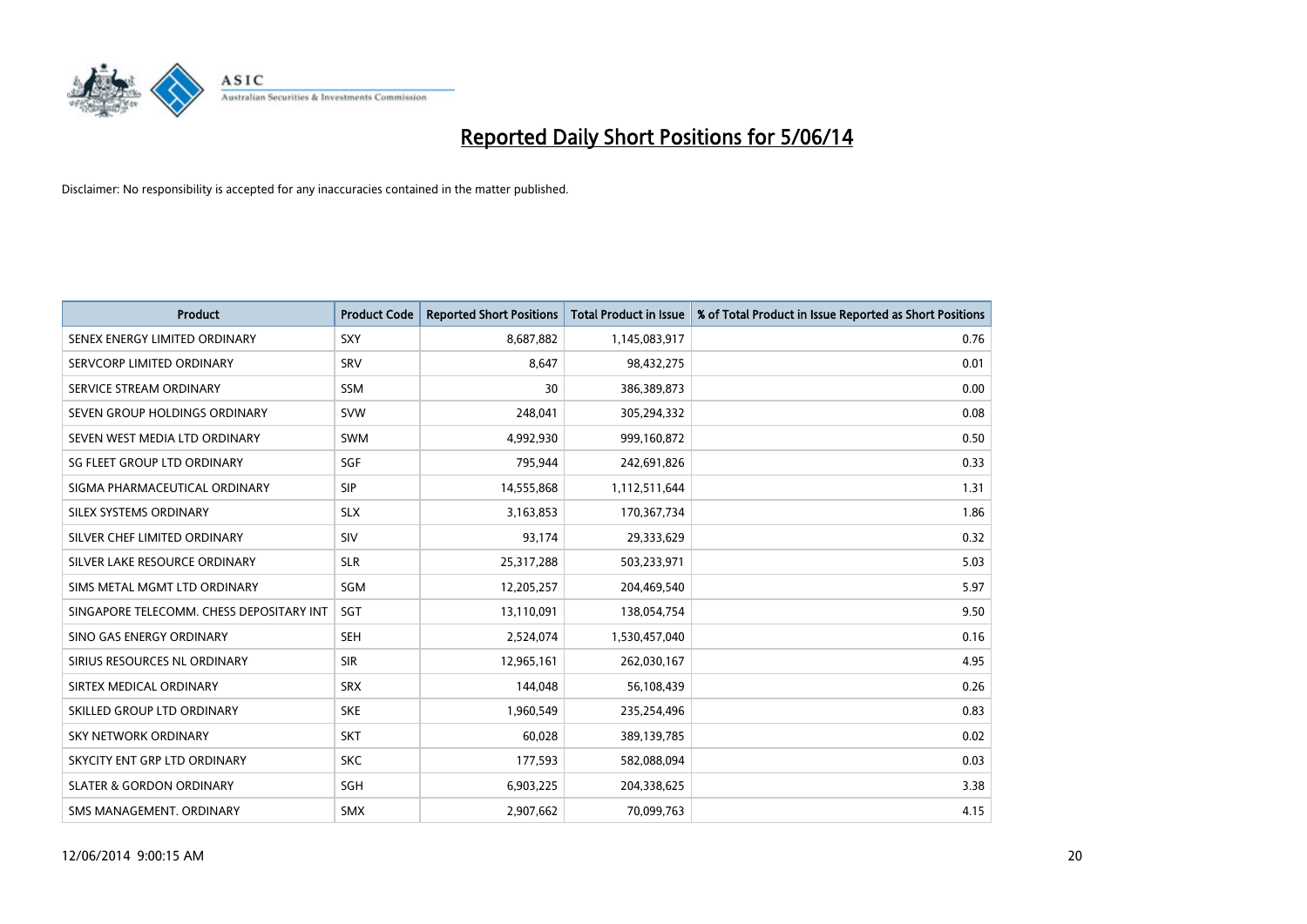

| <b>Product</b>                           | <b>Product Code</b> | <b>Reported Short Positions</b> | <b>Total Product in Issue</b> | % of Total Product in Issue Reported as Short Positions |
|------------------------------------------|---------------------|---------------------------------|-------------------------------|---------------------------------------------------------|
| SONIC HEALTHCARE ORDINARY                | <b>SHL</b>          | 2,956,934                       | 400,811,556                   | 0.74                                                    |
| SOUL PATTINSON (W.H) ORDINARY            | <b>SOL</b>          | 12,345                          | 239,395,320                   | 0.01                                                    |
| SOUTH BOULDER MINES ORDINARY             | <b>STB</b>          |                                 | 129,277,826                   | 0.00                                                    |
| SP AUSNET STAPLED SECURITIES             | <b>SPN</b>          | 46,191,021                      | 3,386,607,080                 | 1.36                                                    |
| SPARK INFRASTRUCTURE STAPLED US PROHIBT. | SKI                 | 18,811,769                      | 1,440,370,628                 | 1.31                                                    |
| SPDR 200 FUND ETF UNITS                  | <b>STW</b>          | 54,038                          | 45,026,368                    | 0.12                                                    |
| SPDR 200 RESOURCES ETF UNITS             | <b>OZR</b>          | 188                             | 1,601,962                     | 0.01                                                    |
| SPDR SMALL ORDS ETF UNITS                | SSO                 | 13,714                          | 801,304                       | 1.71                                                    |
| SPECIALTY FASHION ORDINARY               | <b>SFH</b>          | 437,410                         | 192,236,121                   | 0.23                                                    |
| SPOTLESS GRP HLD LTD ORDINARY            | <b>SPO</b>          | 10,152,728                      | 1,098,290,178                 | 0.92                                                    |
| ST BARBARA LIMITED ORDINARY              | <b>SBM</b>          | 21,072,583                      | 488,074,077                   | 4.32                                                    |
| STARPHARMA HOLDINGS ORDINARY             | SPL                 | 13,925,540                      | 284,914,680                   | 4.89                                                    |
| STEADFAST GROUP LTD ORDINARY             | <b>SDF</b>          | 2,403,907                       | 501,638,307                   | 0.48                                                    |
| STH CRS ELECT ENGNR ORDINARY             | <b>SXE</b>          | 19,573                          | 161,523,130                   | 0.01                                                    |
| STHN CROSS MEDIA ORDINARY                | <b>SXL</b>          | 19,102,248                      | 705,246,986                   | 2.71                                                    |
| STOCKLAND UNITS/ORD STAPLED              | <b>SGP</b>          | 24,822,358                      | 2,326,978,560                 | 1.07                                                    |
| STRAITS RES LTD. ORDINARY                | SRO                 | 28,747                          | 1,217,730,293                 | 0.00                                                    |
| STRATA-X ENERGY LTD CDI 1:1              | <b>SXA</b>          | 9,480,200                       | 88,773,680                    | 10.68                                                   |
| STRIKE ENERGY LTD ORDINARY               | <b>STX</b>          | 3,727                           | 833,330,946                   | 0.00                                                    |
| STW COMMUNICATIONS ORDINARY              | SGN                 | 2,390,985                       | 403,828,512                   | 0.59                                                    |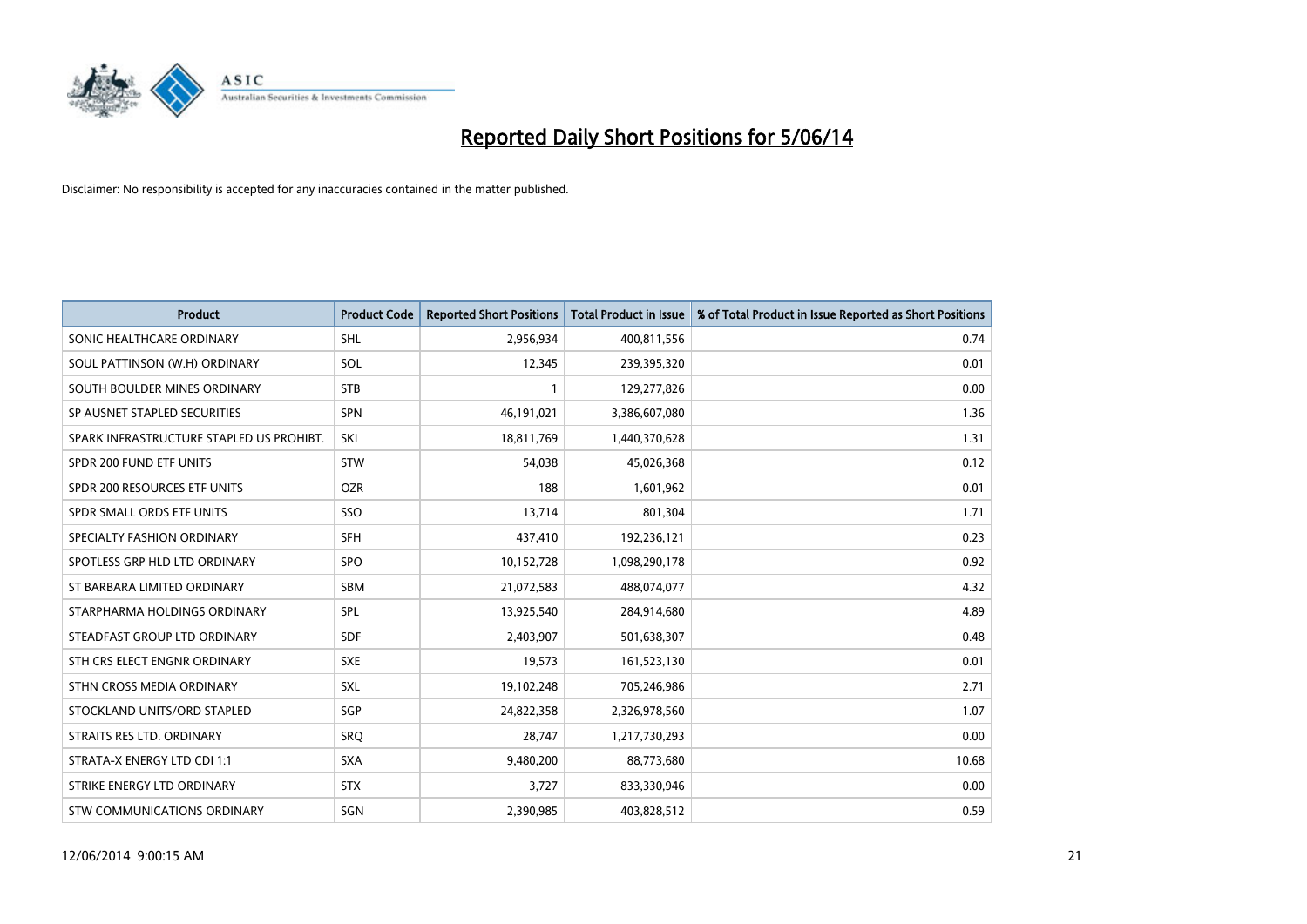

| <b>Product</b>                       | <b>Product Code</b> | <b>Reported Short Positions</b> | <b>Total Product in Issue</b> | % of Total Product in Issue Reported as Short Positions |
|--------------------------------------|---------------------|---------------------------------|-------------------------------|---------------------------------------------------------|
| <b>SUDA LTD ORDINARY</b>             | <b>SUD</b>          | 35,614,700                      | 928,662,913                   | 3.84                                                    |
| SUNCORP GROUP LTD ORDINARY           | <b>SUN</b>          | 10,640,703                      | 1,286,600,980                 | 0.83                                                    |
| SUNDANCE ENERGY ORDINARY             | <b>SEA</b>          | 12,219,287                      | 547,675,861                   | 2.23                                                    |
| SUNDANCE RESOURCES ORDINARY          | <b>SDL</b>          | 86,555,373                      | 3,079,369,367                 | 2.81                                                    |
| SUNLAND GROUP LTD ORDINARY           | <b>SDG</b>          | 111,617                         | 181,710,087                   | 0.06                                                    |
| SUPER RET REP LTD ORDINARY           | <b>SUL</b>          | 2,088,937                       | 196,731,620                   | 1.06                                                    |
| SYD AIRPORT STAPLED US PROHIBIT.     | <b>SYD</b>          | 14,007,174                      | 2,216,216,041                 | 0.63                                                    |
| SYRAH RESOURCES ORDINARY             | <b>SYR</b>          | 6,261,486                       | 162,500,614                   | 3.85                                                    |
| TABCORP HOLDINGS LTD ORDINARY        | <b>TAH</b>          | 14,929,317                      | 762,954,019                   | 1.96                                                    |
| TANAMI GOLD NL ORDINARY              | <b>TAM</b>          |                                 | 1,175,097,046                 | 0.00                                                    |
| TAP OIL LIMITED ORDINARY             | <b>TAP</b>          | 34,591                          | 242,237,221                   | 0.01                                                    |
| <b>TASSAL GROUP LIMITED ORDINARY</b> | <b>TGR</b>          | 440,586                         | 146,507,029                   | 0.30                                                    |
| TATTS GROUP LTD ORDINARY             | <b>TTS</b>          | 27,123,907                      | 1,434,447,341                 | 1.89                                                    |
| TECHNOLOGY ONE ORDINARY              | <b>TNE</b>          | 127,026                         | 307,751,455                   | 0.04                                                    |
| <b>TELECOM CORPORATION ORDINARY</b>  | <b>TEL</b>          | 8,163,416                       | 1,828,530,844                 | 0.45                                                    |
| TELSTRA CORPORATION. ORDINARY        | <b>TLS</b>          | 21,614,876                      | 12,443,074,357                | 0.17                                                    |
| TEN NETWORK HOLDINGS ORDINARY        | <b>TEN</b>          | 160,137,322                     | 2,630,984,596                 | 6.09                                                    |
| TERANGA GOLD CORP CDI 1:1            | <b>TGZ</b>          | 155,343                         | 101,778,769                   | 0.15                                                    |
| TFS CORPORATION LTD ORDINARY         | <b>TFC</b>          | 2,089,221                       | 324,157,408                   | 0.64                                                    |
| THE REJECT SHOP ORDINARY             | <b>TRS</b>          | 3,034,953                       | 28,826,248                    | 10.53                                                   |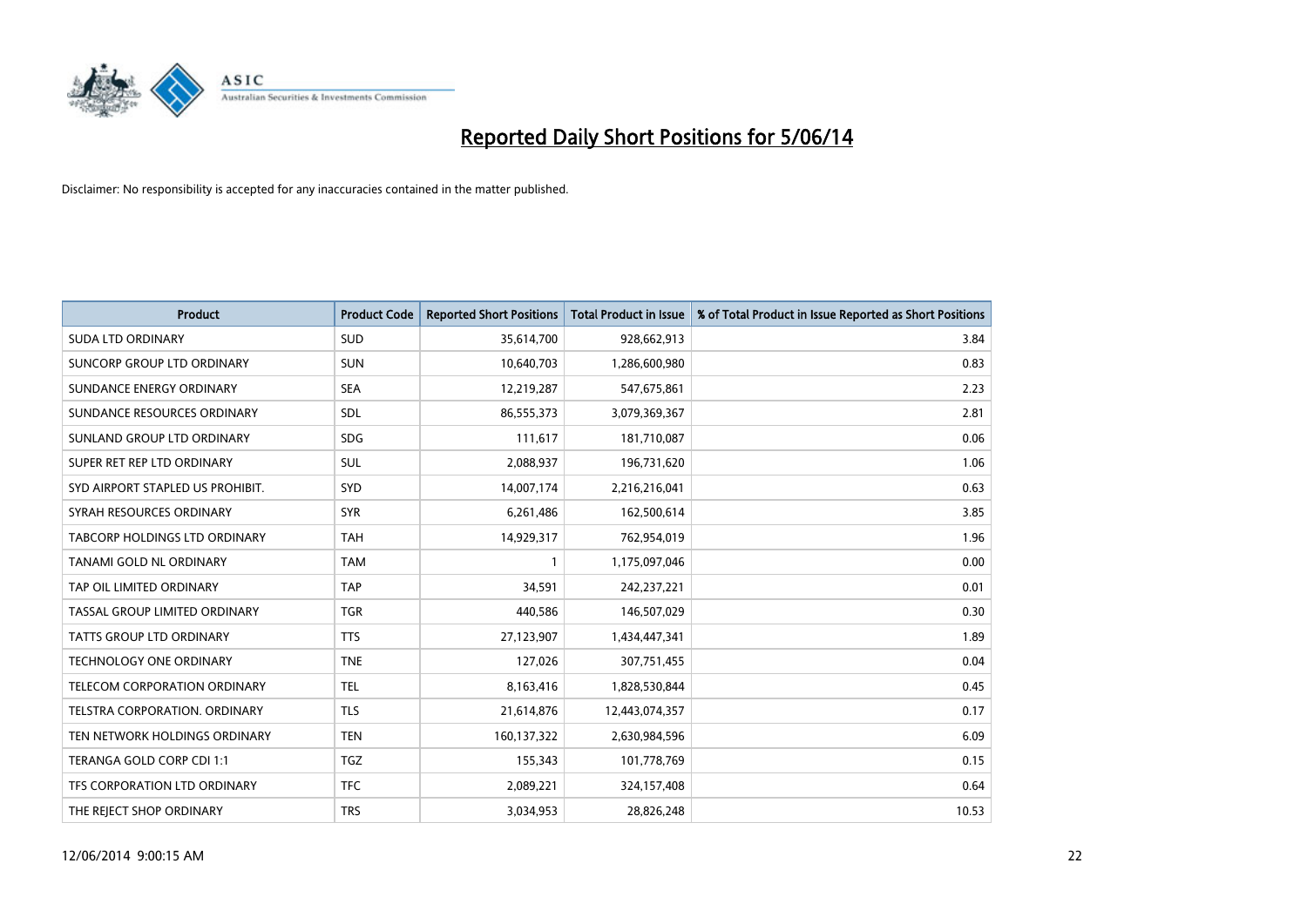

| <b>Product</b>                        | <b>Product Code</b> | <b>Reported Short Positions</b> | <b>Total Product in Issue</b> | % of Total Product in Issue Reported as Short Positions |
|---------------------------------------|---------------------|---------------------------------|-------------------------------|---------------------------------------------------------|
| THORN GROUP LIMITED ORDINARY          | <b>TGA</b>          | 23,498                          | 149,494,813                   | 0.02                                                    |
| TIGER RESOURCES ORDINARY              | <b>TGS</b>          | 1,367,030                       | 838,897,617                   | 0.16                                                    |
| TITAN ENERGY SERVICE ORDINARY         | <b>TTN</b>          | 9,207                           | 50,561,915                    | 0.02                                                    |
| TOLL HOLDINGS LTD ORDINARY            | TOL                 | 28,066,791                      | 717,133,875                   | 3.91                                                    |
| <b>TOX FREE SOLUTIONS ORDINARY</b>    | <b>TOX</b>          | 3,134,740                       | 133,752,359                   | 2.34                                                    |
| TPG TELECOM LIMITED ORDINARY          | <b>TPM</b>          | 10,336,382                      | 793,808,141                   | 1.30                                                    |
| <b>TRADE ME GROUP ORDINARY</b>        | <b>TME</b>          | 1,756,194                       | 396,584,956                   | 0.44                                                    |
| TRANSFIELD SERVICES ORDINARY          | <b>TSE</b>          | 44,364,172                      | 512,457,716                   | 8.66                                                    |
| TRANSPACIFIC INDUST. ORDINARY         | <b>TPI</b>          | 14,082,996                      | 1,578,786,704                 | 0.89                                                    |
| TRANSURBAN GROUP TRIPLE STAPLED SEC.  | <b>TCL</b>          | 11,701,619                      | 1,896,384,069                 | 0.62                                                    |
| <b>TREASURY GROUP ORDINARY</b>        | <b>TRG</b>          | 16,887                          | 23,070,755                    | 0.07                                                    |
| TREASURY WINE ESTATE ORDINARY         | <b>TWE</b>          | 33,786,200                      | 649,427,560                   | 5.20                                                    |
| TROY RESOURCES LTD ORDINARY           | <b>TRY</b>          | 3,325,070                       | 195,034,997                   | 1.70                                                    |
| TWENTY-FIRST FOX INC A NON-VOTING CDI | <b>FOXLV</b>        | 8,213                           | 4,437,262                     | 0.19                                                    |
| UGL LIMITED ORDINARY                  | <b>UGL</b>          | 18,822,794                      | 166,511,240                   | 11.30                                                   |
| UNILIFE CORPORATION CDI 6:1           | <b>UNS</b>          | 120,000                         | 264,454,422                   | 0.05                                                    |
| US MASTERS RES FUND ORDINARY UNITS    | <b>URF</b>          | 27                              | 263,972,915                   | 0.00                                                    |
| UXC LIMITED ORDINARY                  | <b>UXC</b>          | 3,060,659                       | 321,271,353                   | 0.95                                                    |
| <b>VEDA GROUP LTD ORDINARY</b>        | <b>VED</b>          | 12,186,792                      | 842,055,406                   | 1.45                                                    |
| <b>VILLAGE ROADSHOW LTD ORDINARY</b>  | <b>VRL</b>          | 1.403.271                       | 159,498,988                   | 0.88                                                    |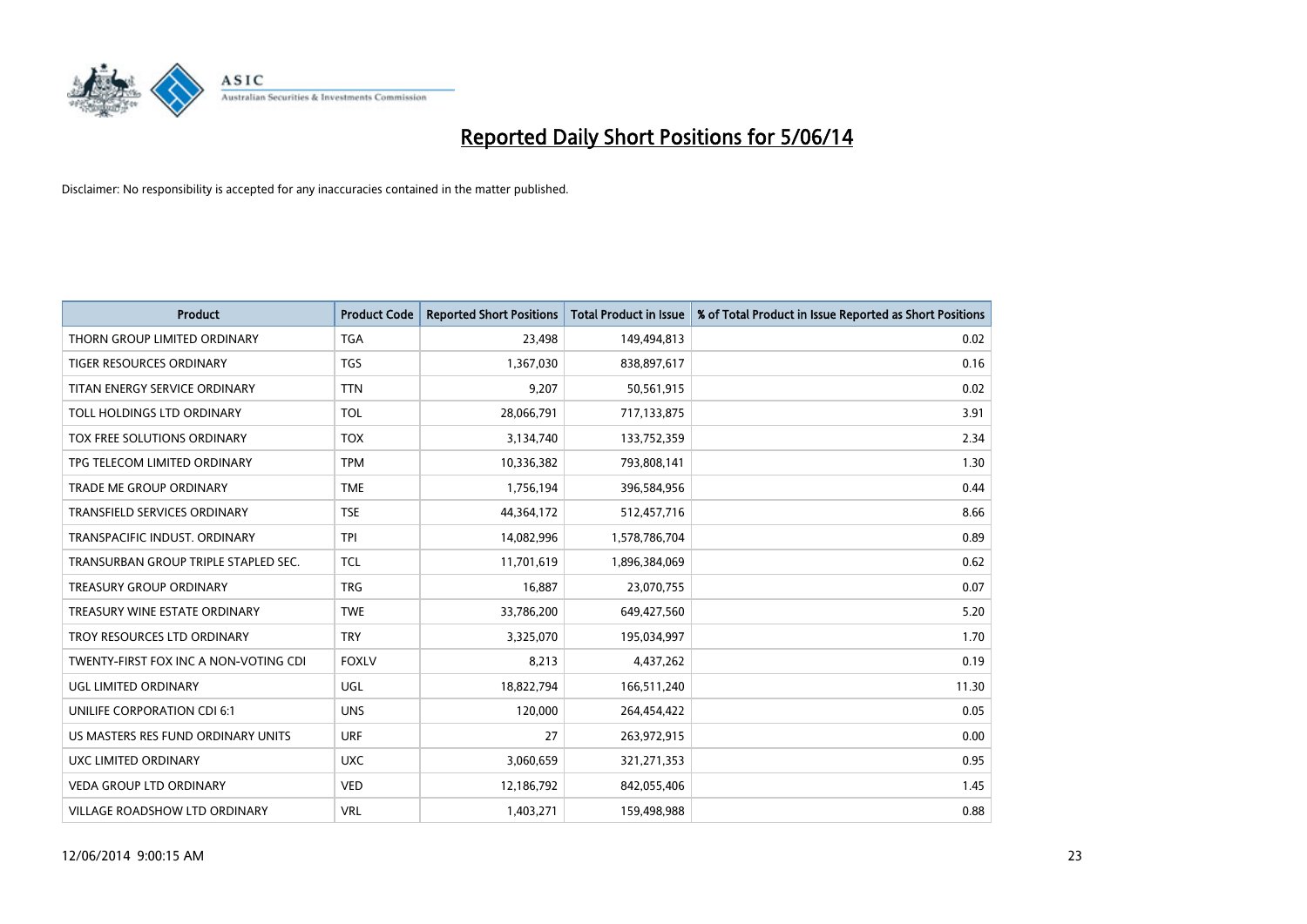

| <b>Product</b>                       | <b>Product Code</b> | <b>Reported Short Positions</b> | <b>Total Product in Issue</b> | % of Total Product in Issue Reported as Short Positions |
|--------------------------------------|---------------------|---------------------------------|-------------------------------|---------------------------------------------------------|
| <b>VIRGIN AUS HLDG LTD ORDINARY</b>  | <b>VAH</b>          | 60,812,001                      | 3,514,825,734                 | 1.73                                                    |
| <b>VIRTUS HEALTH LTD ORDINARY</b>    | <b>VRT</b>          | 3,305,112                       | 79,722,678                    | 4.15                                                    |
| <b>VISION EYE INSTITUTE ORDINARY</b> | VEI                 | 97,515                          | 161,017,230                   | 0.06                                                    |
| <b>VOCATION LTD ORDINARY</b>         | <b>VET</b>          | 11,742,901                      | 202,899,894                   | 5.79                                                    |
| <b>VOCUS COMMS LTD ORDINARY</b>      | <b>VOC</b>          | 451,359                         | 92,934,834                    | 0.49                                                    |
| WARRNAMBOOL CHEESE ORDINARY          | <b>WCB</b>          | 19                              | 56,098,797                    | 0.00                                                    |
| <b>WATPAC LIMITED ORDINARY</b>       | <b>WTP</b>          | 3,929                           | 186,489,922                   | 0.00                                                    |
| <b>WDS LIMITED ORDINARY</b>          | <b>WDS</b>          | 12,180                          | 144,740,614                   | 0.01                                                    |
| WEBJET LIMITED ORDINARY              | <b>WEB</b>          | 1,629,743                       | 79,397,959                    | 2.05                                                    |
| <b>WESFARMERS LIMITED ORDINARY</b>   | <b>WES</b>          | 4,561,025                       | 1,143,274,951                 | 0.40                                                    |
| WESTERN AREAS LTD ORDINARY           | <b>WSA</b>          | 18,240,317                      | 232,310,014                   | 7.85                                                    |
| WESTERN DESERT RES. ORDINARY         | <b>WDR</b>          | 5,807,367                       | 620,049,919                   | 0.94                                                    |
| WESTERN DESERT RES. RIGHTS 31-MAR-14 | <b>WDRR</b>         | 17,835                          | 120,009,662                   | 0.01                                                    |
| WESTFIELD GROUP ORD/UNIT STAPLED SEC | <b>WDC</b>          | 4,263,172                       | 2,078,089,686                 | 0.21                                                    |
| WESTFIELD RETAIL TST UNIT STAPLED    | <b>WRT</b>          | 9,091,115                       | 2,979,214,029                 | 0.31                                                    |
| WESTPAC BANKING CORP ORDINARY        | <b>WBC</b>          | 22,957,990                      | 3,109,048,309                 | 0.74                                                    |
| WHITE ENERGY COMPANY ORDINARY        | <b>WEC</b>          | 40,000                          | 322,974,494                   | 0.01                                                    |
| <b>WHITEHAVEN COAL ORDINARY</b>      | <b>WHC</b>          | 72,881,614                      | 1,025,760,027                 | 7.11                                                    |
| WINDIMURRA VANADIUM ORDINARY         | <b>WVL</b>          | 20,461                          | 399,284,366                   | 0.01                                                    |
| WOODSIDE PETROLEUM ORDINARY          | <b>WPL</b>          | 8,277,410                       | 823,910,657                   | 1.00                                                    |